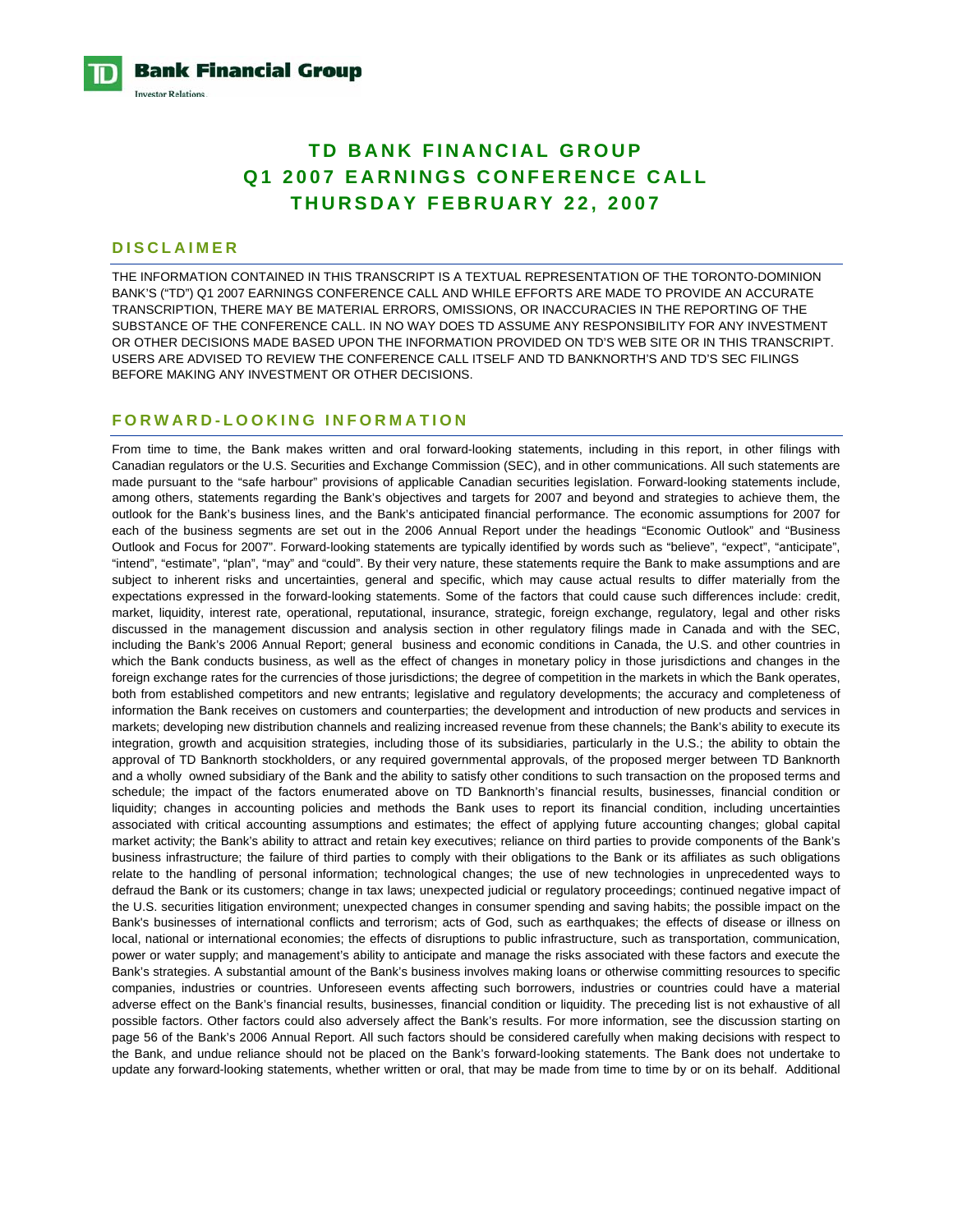

factors that could cause TD Bank Financial Group's and TD Banknorth's results to differ materially from those described in the forward looking statements can be found in the 2006 Annual Report on Form 40-F for TD Bank Financial Group and the 2005 Annual Report on Form 10-K of TD Banknorth filed with the Securities and Exchange Commission and available at the Securities and Exchange Commission's Internet site (http://www.sec.gov).

# **ADDITIONAL INFORMATION**

In connection with the proposed merger between TD Banknorth and a wholly-owned subsidiary of The Toronto-Dominion Bank, TD Banknorth filed a revised preliminary proxy statement with the Securities and Exchange Commission on February 13, 2007. TD Banknorth will also file a definitive proxy statement with the Securities and Exchange Commission in connection with the proposed merger. Stockholders of TD Banknorth are urged to read the definitive proxy statement regarding the proposed merger when it becomes available, because it will contain important information. Stockholders will be able to obtain a free copy of the definitive proxy statement as well as other filings containing information about TD Bank Financial Group and TD Banknorth, when available, without charge, at the Securities and Exchange Commission's Internet site (http://www.sec.gov). In addition, copies of the definitive proxy statement can be obtained, when available, without charge, by directing a request to TD Bank Financial Group, 66 Wellington Street West, Toronto, ON M5K 1A2, Attention: Investor Relations, (416) 308-9030, or to TD Banknorth Inc., Two Portland Square, P.O. Box 9540, Portland, ME 04112-9540, Attention: Investor Relations, (207) 761-8517.

TD Bank Financial Group, TD Banknorth, their respective directors and executive officers and other persons may be deemed to be participants in the solicitation of proxies in respect of the proposed transaction. Information regarding TD Bank Financial Group's directors and executive officers is available in its Annual Report on Form 40-F for the year ended October 31, 2006, which was filed with the Securities and Exchange Commission on December 11, 2006, and its notice of annual meeting and proxy circular for its 2007 annual meeting, which was filed with the Securities and Exchange Commission on February 23, 2007. Information regarding TD Banknorth's directors and executive officers is available in TD Banknorth's proxy statement for its most recent annual meeting, which was filed with the Securities and Exchange Commission on March 30, 2006. Other information regarding the participants in the proxy solicitation and a description of their direct and indirect interests, by security holdings or otherwise, are contained in the revised preliminary proxy statement and Amendment No.1 to the Schedule 13E-3 transaction statement filed with the Securities and Exchange Commission on February 13, 2007.

# **CORPORATE PARTICIPANTS**

| Ed Clark            |
|---------------------|
| Colleen Johnston    |
| <b>Bob Dorrance</b> |
| Tim Hockey          |
| Bernie Dorval       |
| Bill Hatanaka       |
| Mark Chauvin        |

President & CEO, TD Bank Financial Group EVP & CFO, TD Bank Financial Group Chairman & CEO, TD Securities Co-Chair, TD Canada Trust Co-Chair, TD Canada Trust Chairman & CEO, TD Wealth Management EVP & Chief Risk Officer

# **CONFERENCE CALL PARTICIPANTS**

| Michael Goldberg<br>Darko Mihelic<br>lan DeVerteuil<br>Mario Mendonca<br>Jim Bantis | Desjardins Securities - Analyst<br><b>CIBC World Market-Analyst</b><br><b>BMO Nesbitt Burns - Analyst</b><br>Genuity Capital Markets - Analyst<br>Credit Suisse First Boston - Analyst |
|-------------------------------------------------------------------------------------|----------------------------------------------------------------------------------------------------------------------------------------------------------------------------------------|
| Brad Smith                                                                          | <b>Blackmont Capital - Analyst</b>                                                                                                                                                     |
| Shannon Cowherd                                                                     | Citigroup - Analyst                                                                                                                                                                    |
| Andre Hardy                                                                         | Merrill Lynch - Analyst                                                                                                                                                                |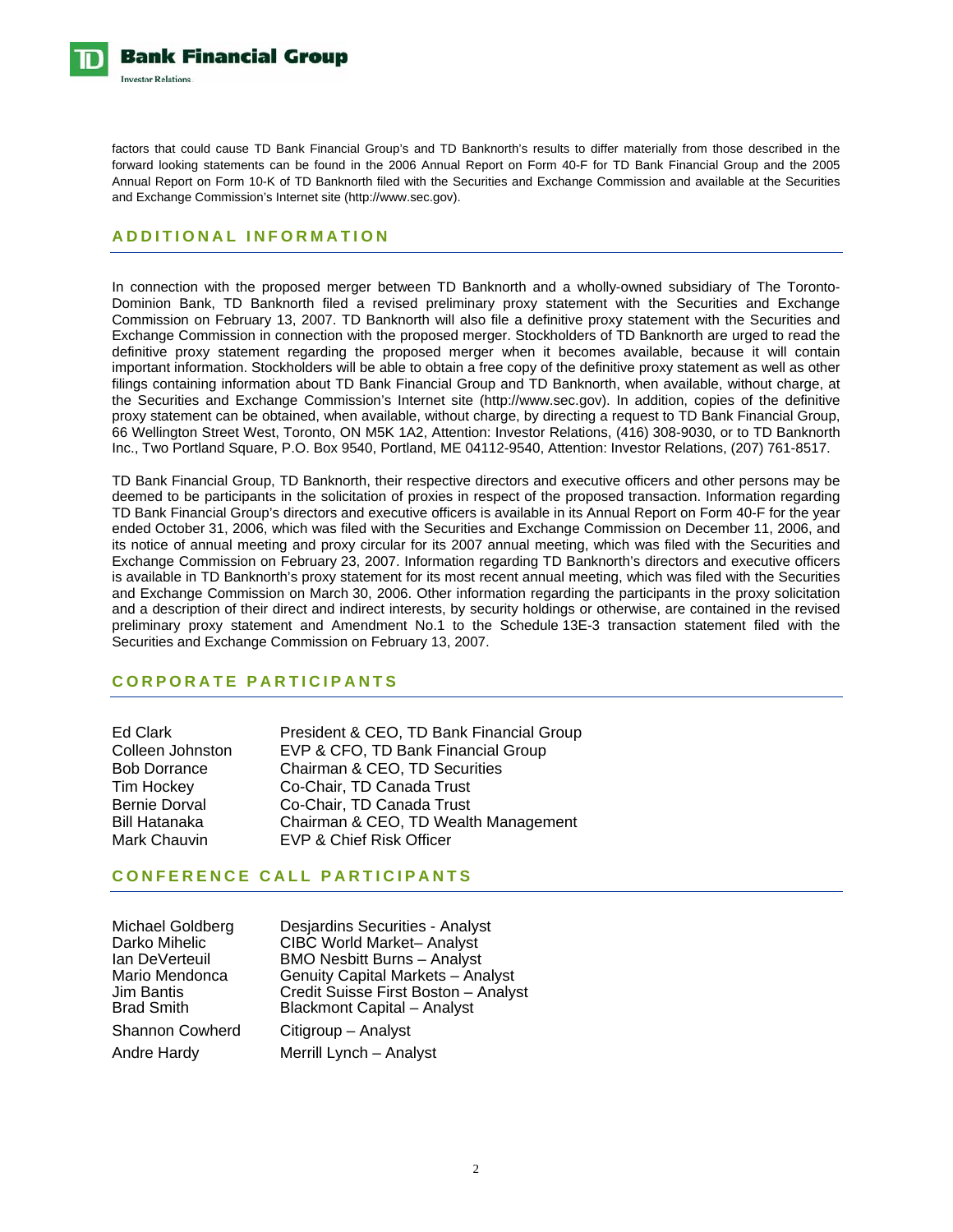

# **PRESENTATION**

#### *Colleen Johnston - Toronto Dominion Bank - CFO*

#### **Slides 1& 2**

Good afternoon and welcome to TD Bank's first quarter 2007 investor presentation. I am Colleen Johnston, and I'm the CFO of the bank. We will begin today's presentation with strategic remarks from Ed Clark, the bank CEO, after which I will present the bank's first quarter operating performance. We will then entertain questions from those present as well as pre-qualified analysts and investors on the phone. Also present today to answer your questions are Bob Dorrance, Chairman and CEO of TD Securities, Tim Hockey and Bernie Dorval, cochairs of TD Canada Trust, Bill Hatanaka, Chairman and CEO of TD Waterhouse, and Mark Chauvin, Chief Risk Officer.

I know that this presentation contains forward-looking statements and actual results could differ materially from what is discussed. Certain material factors or assumptions were applied in making these statements. For additional information, we refer to you our annual report. This document includes a description of factors that could cause actual results to differ and can be found on our website at TD.com. Ed, over to you.

## **Ed Clark** *- Toronto-Dominion Bank - CEO*

Thanks, Colleen, and thank you for joining us this afternoon. As Colleen indicates, she is going to give you the details of the quarter, but what I would like to do, is share my perspective on where we are today and why we feel pretty optimistic about the future. Obviously it was out an outstanding quarter for us. All of our businesses made an excellent contribution, and it does feel good to start off the year with this kind of performance. We delivered adjusted earnings per share growth of 20%, and as you know, our longerterm goal is EPS growth of 7% to 10%. But it is clear over the last couple of years we've been able to grow earnings and dividends by more than that. Our confidence in our earnings is reflected in today's announcement of a \$0.05 or 10% increase in our quarterly dividend. This underscores our philosophy, to out perform on dividends you should out perform on earnings. Next quarter our dividend rate will be 20% higher than it was in the same quarter in 2006, which is in line with our year-over-year earnings growth.

We posted record earnings again in our Canadian personal and commercial banks and wealth management in Canada up 15% year-over-year. [sic -- see press release] In TDCT it is a remarkable story that our business has managed to continue to have its 11% revenue growth coupled with a continuing 3% gap over expense growth, earnings grew 14%. Today in wealth management also continues to have a remarkable story. Rapid revenue growth, continuing investment in the future, and 16% profit growth. We continue to have a view that as the year progresses there will be a slowdown in revenue growth. With that in mind, all of our businesses are managing expense growth in line with that assumption while ensuring ongoing investments in customer-facing areas. We're definitely not letting up on those investments where we're making investments for the future. This quarter we added more clientfacing advisors in wealth, more commercial bankers and small business advisors, more sales staff in merchant services and we opened up more new branches.

Turning to wholesale, they delivered a very strong results in the first quarter. This was wholesale's second strongest quarter in terms of trading revenue out of the last ten quarters. In addition, the strength we're building in TD Securities domestic core businesses is becoming more and more evident. We continue to focus on our goal of being a top three dealer in Canada. We're very pleased with wholesale's strong start to the year, but we clearly recognize that the first quarter has historically the wholesale's strongest quarter. We expect this year to be no exception. In terms of our U.S. operations, TD Ameritrade delivered its best quarter ever and contributed \$64 million in the first quarter to TD's bottom line. And as you heard from Joe Moglia on his earnings call, TD Ameritrade remains focused on growing assets through each of its client segments while executing this year on the smooth integration of TD Waterhouse.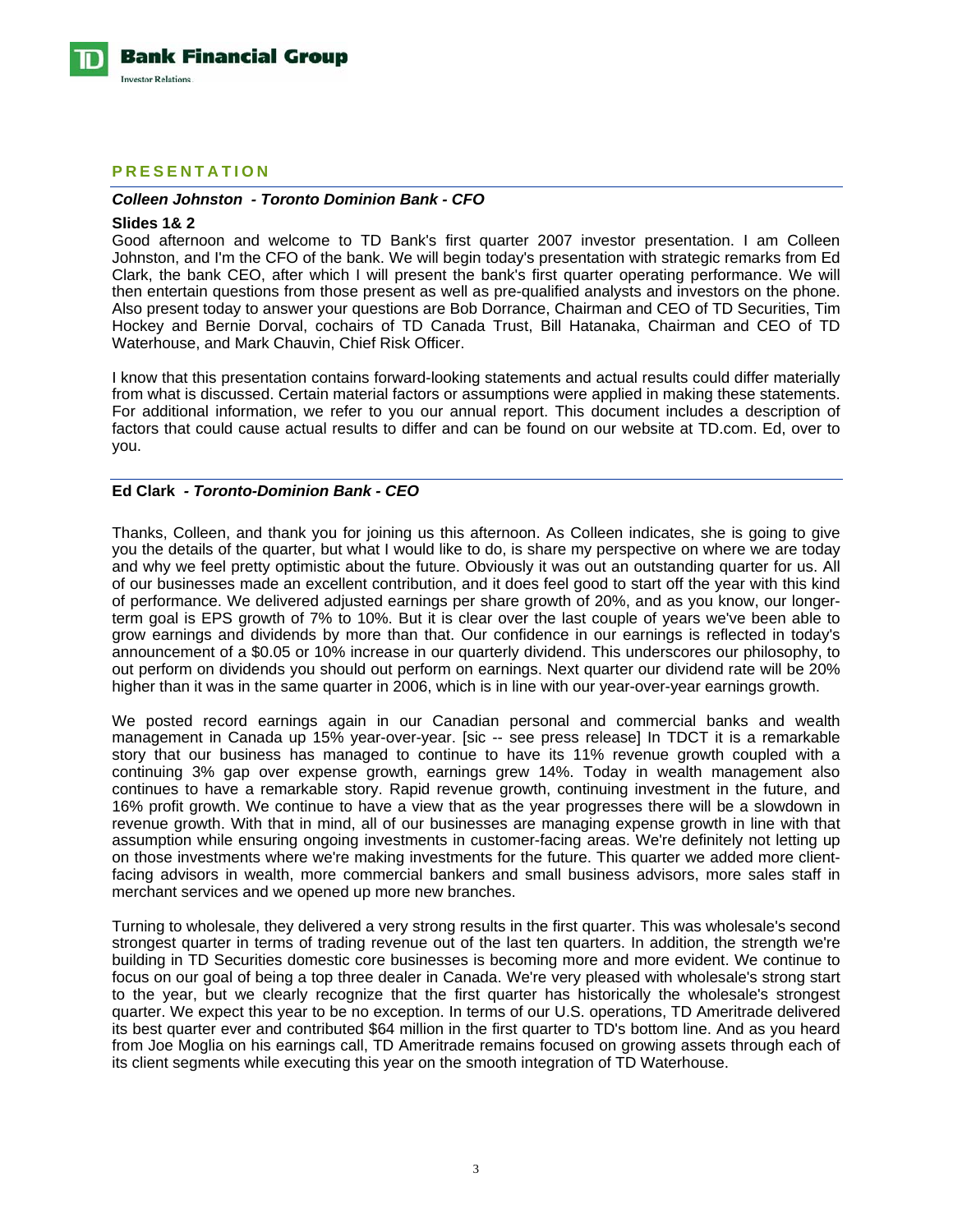TD Banknorth continues to face a tough banking environment. Bharat Masrani and his team are working hard to improve organic growth and reduce TD Banknorth's operating expenses in the 5% to 8% range. As Bharat has said, his initiatives will likely result in a restructuring charge, but it is still too early in the process of TD Banknorth considering its options to have a view on its order of magnitude. On the subject of privatization, the process continues as expected. We hope soon to be setting the date for the shareholders meeting. If the vote is successful, we would expect to close before the end of April as previously announced.

To sum up, we had a terrific first quarter, launching us into a year where we have every reason to believe we'll continue to be very successful. A year to go, this extremely strong first quarter will be hard act to follow. Looking forward, there are a number of moving parts to bear in mind. First, as you know, there are fewer days in the second quarter. And clearly with our focus on TD -- on retail banking, TD will be impacted likely more than others by that fact. Second, past experience tells us that the wholesale bank results typically dip in the second half of the year. And we expect that the corporate segment should return to our stated range of a loss of \$20 to \$40 million per quarter. In addition, we remain of the view that the economy is going slow, and with it our revenues. So as I said, we're managing the business today to prepare for that eventuality later in the year. Finally, however, it is obvious we continue to have very strong momentum in our Canadian retail businesses. We also expect TD Ameritrade to have a strong fourth quarter as a result of the economies of conversion, and provided that the TD Banknorth shareholders vote for privatization, we will have additional Banknorth earnings. All in all I believe our first quarter results are consistent with our view that we continue to be positioned to out perform this year. With EPS growth expected to well exceed our 7% to 10% range. With that, I will turn things over to Colleen.

# **Colleen Johnston** *- Toronto-Dominion Bank - CFO*

## **Slide 4**

Thanks, Ed. Let me take you through the first quarter. Please turn to slide four. Let's start with the highlights. We had a great quarter. Total bank adjusted net income was just over a billion dollars, up 21% from last year. The first time adjusted earnings have exceeded the \$1 billion mark. This translated to adjusted earnings per share of \$1.38, up 20% from last year. Our reported earnings of \$1.26 were down from \$3.20 last year. Our reported results in Q1 of '06 included \$2.32 per share or \$1.067 billion from the dilution gain on the Ameritrade transaction.

We had another great performance from our Canadian retail businesses. \$666 million for the quarter up 15% year over year. Net income from the U.S. retail businesses, TD Banknorth and TD Ameritrade, was \$128 million, up 31% from last year on an adjusted basis. Our wholesale net income of \$197 was flat with a very strong first quarter last year but up strongly from the fourth quarter of 2006. The corporate segment posted a gain of \$18 million on an adjusted basis versus a loss of \$43 million last year. The increase over last year is attributable to higher income from securitization activities and favorable tax and other items. We expect the corporate segment to return to our stated range of minus \$20 to minus \$40 million per quarter going forward. Our capital ratios remain strong post-close of interchange in the U.S. with our tier 1 ratio at 11.9% and the tangible common equity ratio at 9%. We increased our dividend by \$0.05 it is or 10% from the current level to \$0.53 payable in Q2 of '07.

# **Slide 5**

On page five we see reported net income with \$921 million or \$1.26 per share, and adjusted net income was a \$1.9 billion, or \$1.38 per share. We have two items of note this quarter. First, amortization of intangibles was \$83 million this quarter or \$0.11 per share, and second, changes in fair value of credit default swap hedging the corporate loan book which was previously called ACG-13. This amounted to a loss of \$5 million or \$0.01 per share in the quarter. As part of our adoption of the new financial instruments standards, ACG-13 and has been replaced. The implementation of the new standards had little effect on our results as we were able to adapt our system and processes ahead of the change.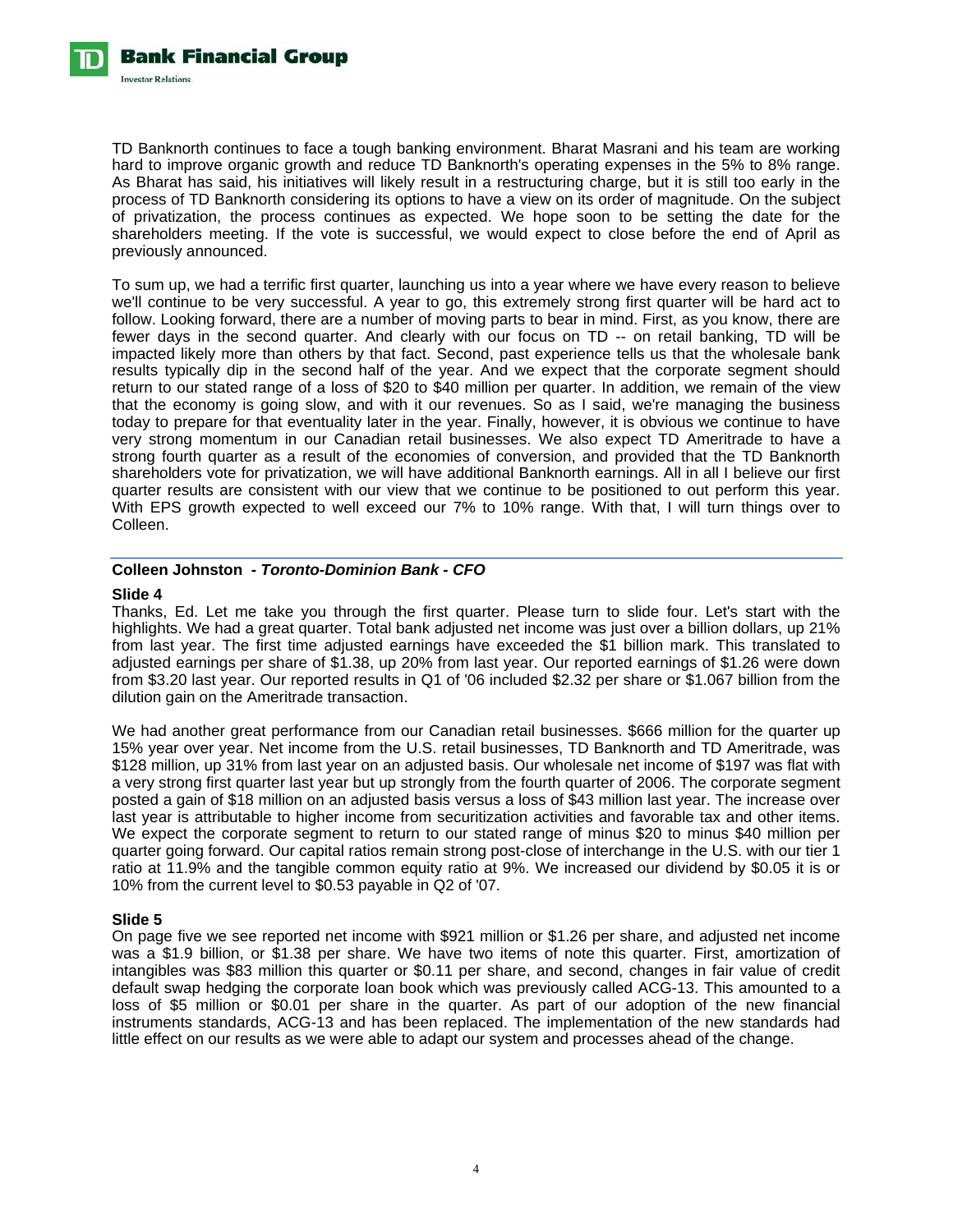Bank Financial Group **Investor Relations** 

> There were two impacts on our capital. One, our total RWA moved higher by \$500 million and two, we saw an addition to our tier 2 capital. Both changes relate to balance sheet recognition of mark-to-market gains in our marketable securities portfolio. On transition, our retained earnings increased by \$80 million. The new standard has resulted in changes to our balance sheet and a new statement of other comprehensive income. The impact on our P&L is outlined in note 13 of the report to shareholders, less than \$1 million impact for the quarter. There is a fair amount of new detail involved in the new standards, and I would be happy to discuss these items in more detail with you ideally outside of this call.

## **Slide 6 & 7**

Let's take a look at our segments starting with Canadian retail. Turn to page seven, to better compare TD with the disclosure of our peers we include a basic P&L for a Canadian business which contains both Canadian P and C and Canadian Wealth results. We're very pleased with our 15% year-over-year increase in this business. The total contribution from Canadian retail represented 67% of total bank adjusted earnings.

#### **Slide 8**

Turning to page eight, we show results for the Canadian personal and commercial bank, TD Canada trust. Net income of \$544 million, a new record, was up 14% from last year and 9% from Q4.

#### **Slide 9**

On page nine we show our revenues for TDCT. We achieved record revenues of over \$2 billion, up 11% from last year. The increase was broad-based as virtually all operating business lines posted higher revenues. Strong volume growth coupled with an increase in margins and the addition of VFC led to an increase in net interest revenue. In terms of volume growth, real estate secured lending was up 11%. Visa card holder was up 23%. Small business deposits were up 8%, and commercial loans and deposits were up 10%. Fee revenues were up for core banking, business banking and Visa due to higher volume and the impact of fee initiatives. Insurance revenues were up as well, driven by our TD Life business.

#### **Slide 10**

On page 10 we show our net interest margin for the quarter at 303, up 2 basis points from last year but down 4 basis points versus last quarter to a level we had indicated in the fourth quarter. The increase from the prior year was attributable to higher margins on loans and the inclusion of VFC. Versus last quarter and going forward, the moves will tend to be driven by changes in product mix. We expect the margin to decline slightly from the 303 level for the remainder of the year.

#### **Slide 11**

Turning to page 11, provision for credit losses increased \$39 million from last year to \$138 million and \$6 million from last quarter.[sic -- see press release] Our personal banking provisions increased \$34 million year-over-year, primarily due to the inclusion of VFC and higher credit card volume and write offs. We uncovered some operational challenges during the ramp-up of our new Visa platform, resulting in higher than expected PCL's for Visa this quarter. Business banking PCL's remained as historically low levels at \$10 million for the quarter. The increase year-over-year was due to lower net reversals and recoveries. Quarter over quarter growth of PCL's will slow over the rest of the year. On a dollar basis provision for credit losses and personal banking are expected to increase moderately.

#### **Slide 12**

Please turn to page 12, expenses of a \$1.059 billion were up 8% over last year but down quarter over quarter. Our efficiency ratio improved 210 basis points to 52.7%, a new record. Our very strong top line growth, coupled with disciplined expense growth resulted in the efficiency gains you see here. Our yearover-year expense growth was due largely to volume growth and reinvestment in business initiatives. As we noted last quarter, we are committed to maintaining positive operating leverage. We are pleased with our progress in slowing down the expense growth rate from the high experienced in the second half of 2006. Year-over-year we maintained a 3% gap between revenue growth and expense growth. Going forward, we will continue to manage our expenses in line with moderated revenue growth. A moderation we expect to see in the second half of this year.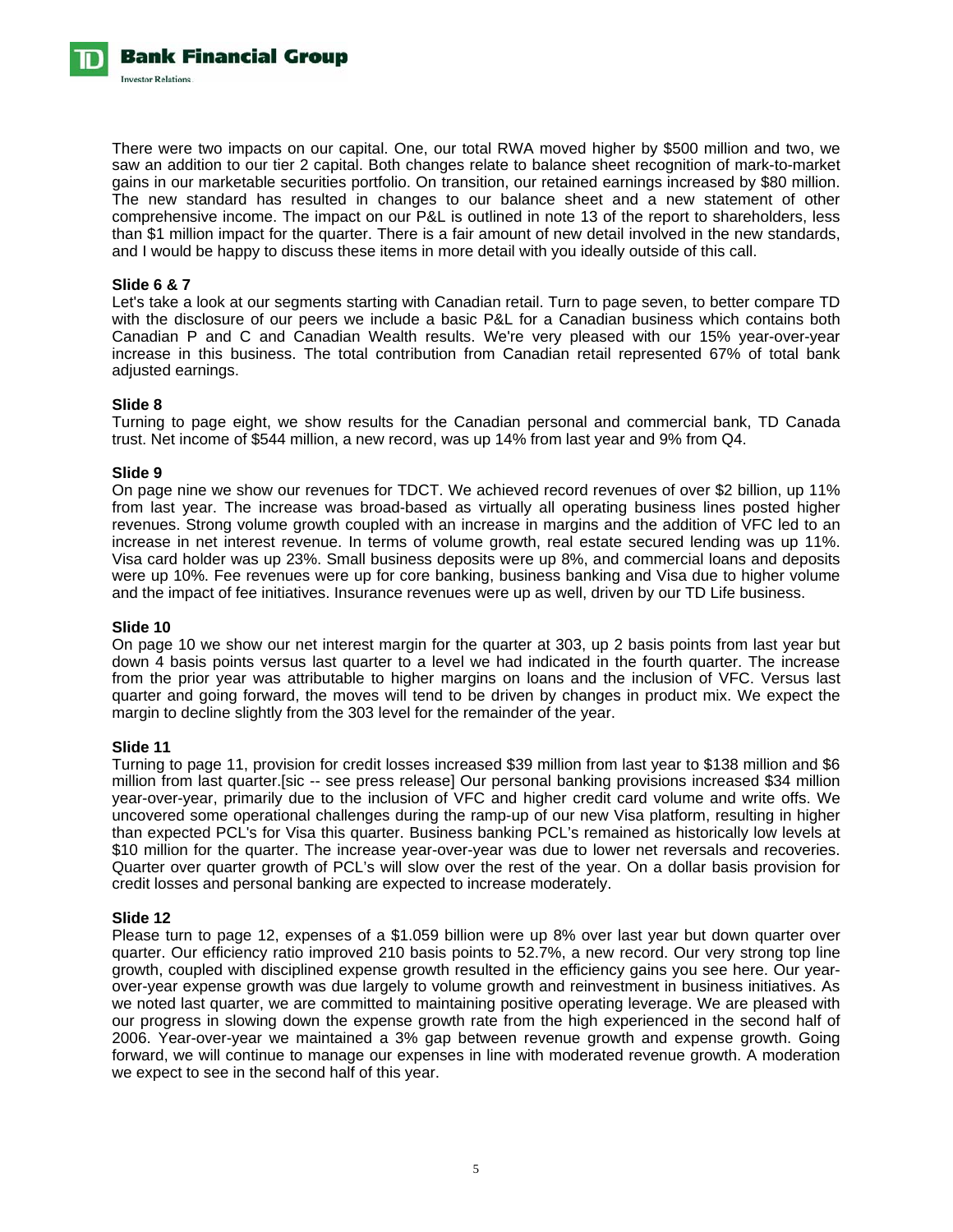#### **Slide 13**

Page 13, market share. We had a strong improvement on personal lending share versus last quarter while personal deposit share was down 9 basis points almost all in the term deposit category. Market share data on business loans remains the same as in the Q4 2006 presentation. Small business lending share rose an impressive 80 basis points versus last year.

#### **Slide 14**

Let's turn to Canadian Wealth Management on page 14, which excludes TD Ameritrade and TD Waterhouse USA. This business generated net income of \$122 million, up 16% from last year, another very strong quarter.

## **Slide 15**

Page 15. Total revenues of \$551 million were up 12% from last year. Increases were broad-based as the advice channel, discount brokerage and mutual funds all posted higher results. Mutual fund revenues increased driven by 16% growth in assets under management. The business continues to gain market share and holds a number four market position industry wide in assets under management. Revenue from advice channels was up on strong asset growth as well as an increase in client-facing advisors. Our goal in 2007 is to increase client-facing advisors by 130, and we have added 20 so far this year. Discount brokerage revenue was also up. The success of our new Active Trader platform has contributed to a significant increase in volume, new clients, and new assets, offsetting a continuing decline in the price per transaction. Our position as the market leader, the premier service provider, and low cost producer bodes well for our continuing success. Expenses of \$364 million increased 10% from last year which was due to volume growth and due to investments to support future growth, including growth in the sales force. Canadian Wealth second quarter is traditionally strong on a seasonal basis. However, this year we expect our Q2 year-over-year growth to be muted by the Active Trader repricing which has taken effect.

# **Slide 16**

On page 16 we provide a breakdown of the TD Mutual Fund business as a percentage of both the bank and is the larger industry group. Market share for mutual funds continues to improve with a 4 basis point increase in long-term fund bank shares this quarter. Year-to-date TD Asset Management is second overall in long-term fund net sales at \$1.2 billion.

# **Slide 17 & 18**

Page 18 shows our U.S. retail business, which consists of TD Banknorth and TD Ameritrade. Net income was up 31% from last year on an adjusted basis. We pre-announced both numbers in January following the release of their respective results.

#### **Slide 19**

Page 19. Our U.S. personal and commercial banking net income was \$64 million compared to \$65 last year on an adjusted basis and \$63 last quarter.

#### **Slide 20**

Page 20 shows some operating highlights from TD Banknorth's latest quarter. Last month TD Banknorth reported adjusted earnings for their third quarter of US\$ 118 million up from US\$108 million in the prior year. The earnings addition of Hudson United was partially offset by lower earnings in the rest of TD Banknorth. TD Banknorth's adjusted operating earnings exclude restructuring charges, but those charges are included in our earnings. In the most recent quarter the after-tax impact of restructuring charges was US\$10 million compared with US\$3 million in the same quarter a year ago. Banking in the northeastern United States remains challenging due to the rate environment and intense competition for volumes. We have included a few of TD Banknorth's operating highlights from their latest quarter. The slower U.S. economy has affected the commercial and residential parts of the lending market in particular. As a consequence, TD Banknorth expects to see further growth in impaired loans. TD Banknorth continues to carefully monitor their lending portfolios.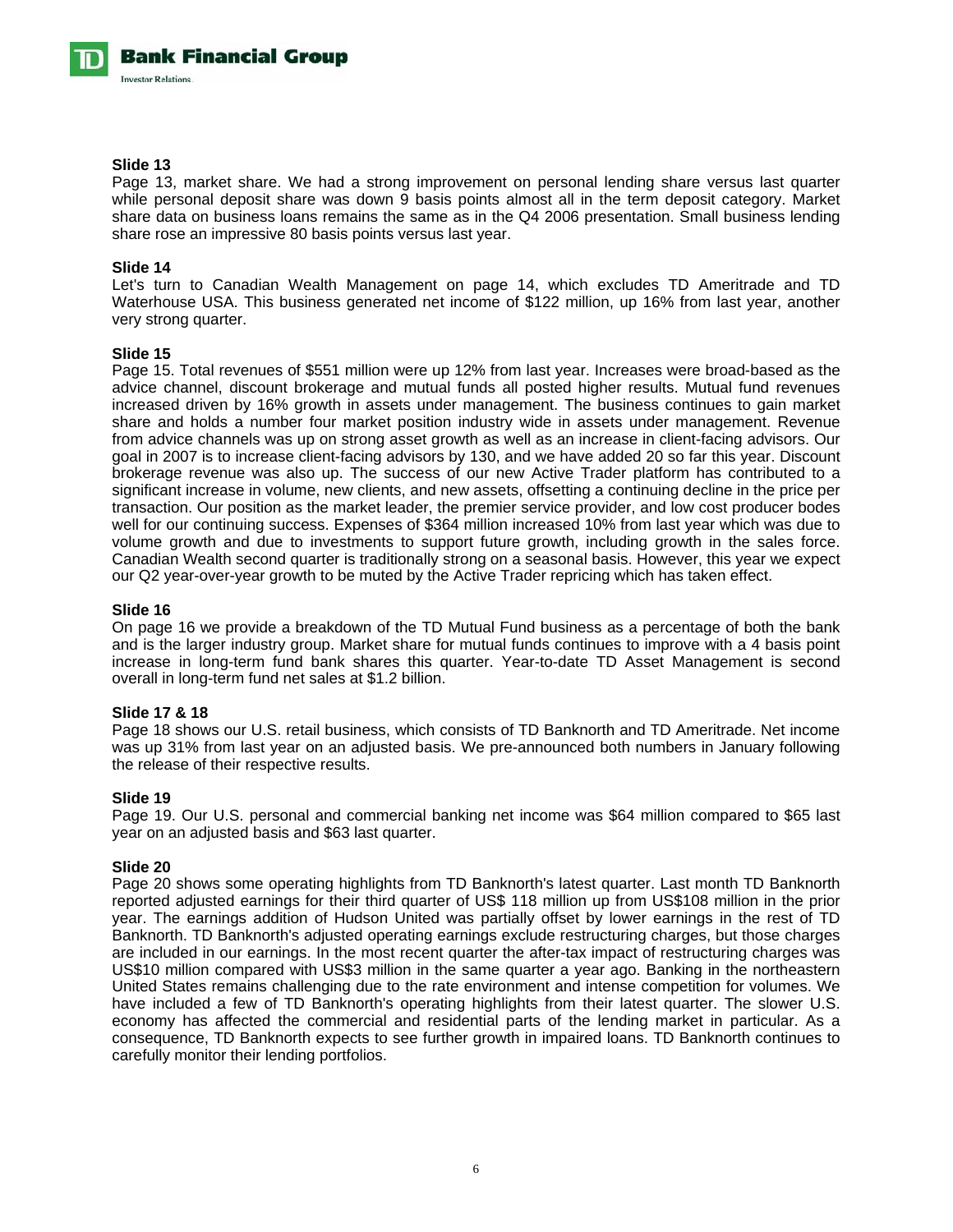#### **Slide 21**

Please turn to page 21. TD Ameritrade reported first-quarter earnings of US\$146 million. TD's investment in TD Ameritrade generated \$64 million of net income for the quarter, up 21% from last quarter due to record earnings at TD Ameritrade, an increase of TD's average direct ownership and reported investment and a weaker Canadian dollar. The contribution is almost double TD Waterhouse USA's contribution of \$33 million in the first quarter of last year. TD's average direct ownership and reported investment in TD Ameritrade increased 370 basis points quarter over quarter to 43.2% and as of December 31 was up to 44.6%.

# **Slide 22 & 23**

Let's now turn our focus to our wholesale business on page 22. Wholesale generated net income of \$197 million up 35% from last quarter on an adjusted basis. This is a strong start for the year for this business in what is traditionally a strong quarter.

#### **Slide 24**

Let's look at details on page 24. Wholesale revenue of \$635 million was down \$26 million or 4% from last year. The current quarter was supported by higher syndication and lending revenues and strong equity derivatives revenue while overall trading related revenue was down \$46 million from last year due to lower revenue from credit and interest rate products and equity options. Provision for credit losses of \$23 million was down from last year and reflects a single corporate lending exposure in addition to the cost of credit protection. Expenses of \$332 million were down 4% from last year on an adjusted basis, due mainly to lower variable compensation. We continue to focus on our goals of being a top three dealer in Canada.

In conclusion, we are very pleased. This was a terrific quarter and a great start to the year. The quarter was marked by very strong growth in our Canadian P&C business and in our Wealth Management business including TD Ameritrade. The wholesale bank posted robust results. TD Banknorth's contribution was steady in a tough operating environment. And we've increased our dividend by \$0.05 which indicates our confidence in the strength and sustainability of our earnings. So, with that, I will open the floor to questions.

# **QUESTION AND ANSWER**

# **Ed Clark** *- Toronto-Dominion Bank - CEO*

Michael?

# **Michael Goldberg – Desjardins - Analyst**

Thank you. Ed, could you give us some of the thinking that went into the \$0.05 dividend increase?

# **Ed Clark** *- Toronto-Dominion Bank - CEO*

Yes. It is the same thinking that went into all the other dividend increases, so you know we have a philosophical view that the way to increase dividends is to increase your earnings and that you try to set your dividend rate off what you see as a sustainable earnings that you have, and that we're trying to target for a 40% payout ratio, and so if we, we increase sustainable earnings and keep that payout ratio then we ought to have increases in dividends, and if we outperform in the growth of our sustainable earnings we'll outgrow our contribution in terms of dividends. Ian?

## **Unidentified Participant** *Analyst*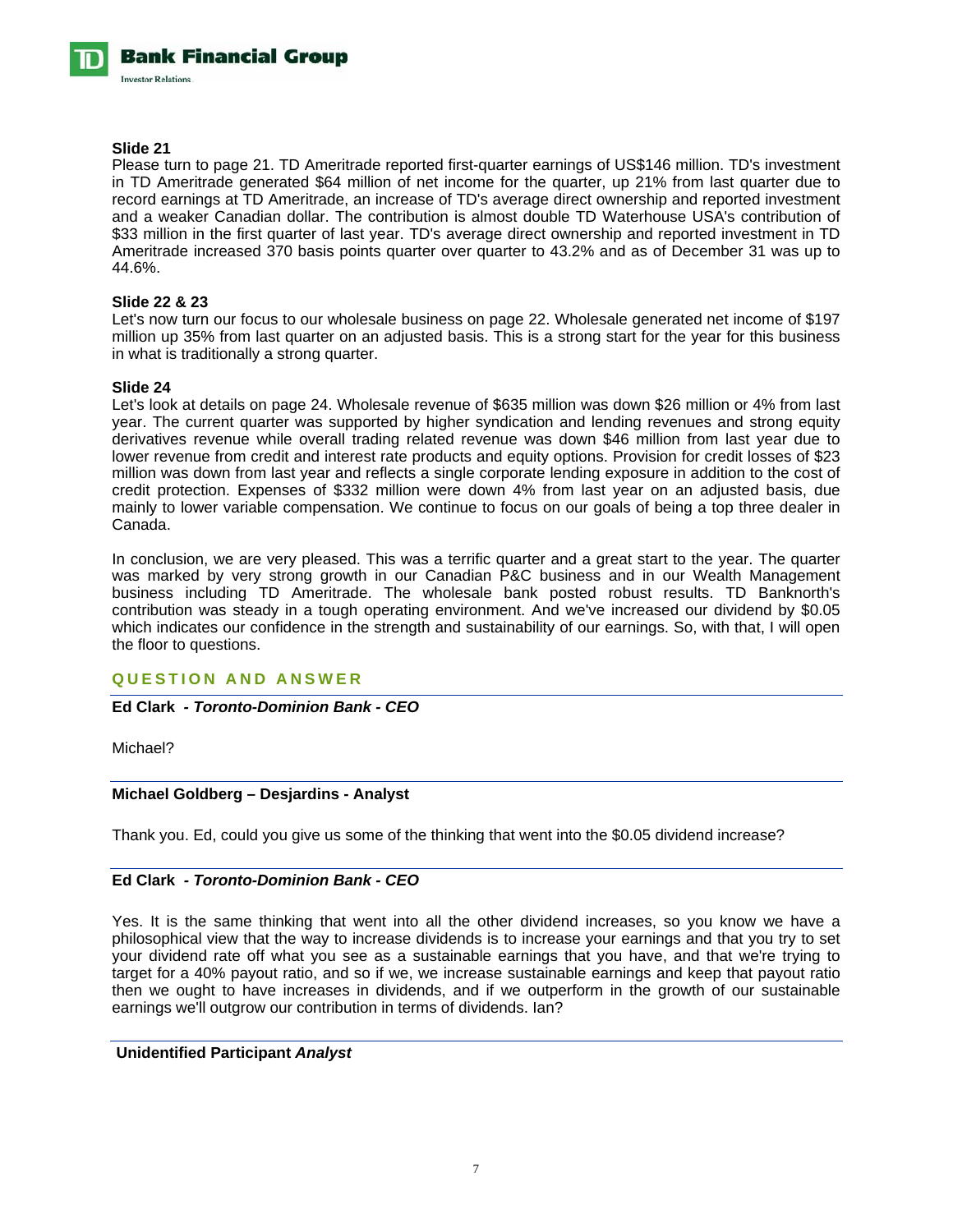

Tim, the great numbers out of the domestic bank. The -- one of the things that does seem to be tracking higher is the loan losses, and Colleen mentioned there was some specific things on Visa. Can you talk to those?

# **Tim Hockey** *- Toronto-Dominion Bank - Co-Chairman of TD Canada Trust*

Sure. Last quarter we mentioned with all the initiatives we were doing one of the major conversions was to a new back office platform. So we want from three operating platforms with Visa to one, being -- the outsource provider being TSYS. The great news is that the conversion was pretty much seamless from a customer point of view. But what it caused was a few operational glitches in things like account management and our recovery areas. So part of what you see in terms of the gross was not just the strong growth in our lending business overall, the market share, but also was the spill over effect of that transition. So we're working through the operational issues now, and we actually expect they will be starting to come down probably be in effect to some degree in this quarter as well, but that's going to be a counter force to a PCL rate that we, or PCL increase we get as we grow our lending business, so there is sort of two forces that play in this number.

#### **Unidentified Participant** *Analyst*

When you look at your personal loans, about \$110 billion of personal loans, that's still on the books, how much of that is real estate secured?

## **Tim Hockey** *- Toronto-Dominion Bank - Co-Chairman of TD Canada Trust*

We've got about 85% of our portfolio being secured. It is the highest percentage I think of the banks. So one of the ways to think about that is relative to the rate, because what's happened obviously with PCL's is that we moved into a higher growth phase from where we've been the last few years I think it is important to look at rates. So go back a couple years. Our overall PCL rate was a little north of 30 basis points. In 2006 that number was even lower, 27 basis points, and that's because we hadn't grown for quite a while, and our growth -- mentor, our portfolio had actually matured. As we started to step up our growth rate and to skew towards higher-margin products that also have higher PCL rates, notably Visa, then our basis points start to go back up again. We don't expect it to go much north of the normalized rate in the 2005 time frame. But it does seem like a step up over 2006.

#### **Unidentified Participant** *Analyst*

Because when I think of the real estate secured, I mean is it safe to say that zero loan loss on --

# **Tim Hockey** *- Toronto-Dominion Bank - Co-Chairman of TD Canada Trust*

Very small.

### **Unidentified Participant** *Analyst*

So if of \$110 billion, \$85 is real estate secured, you got \$25 billion dollars book that's at risk. I mean \$128 million of loan losses is a huge loss rate, you know. It is 150 basis points plus. All I am doing is taking out the 85 that's relative to go to zero.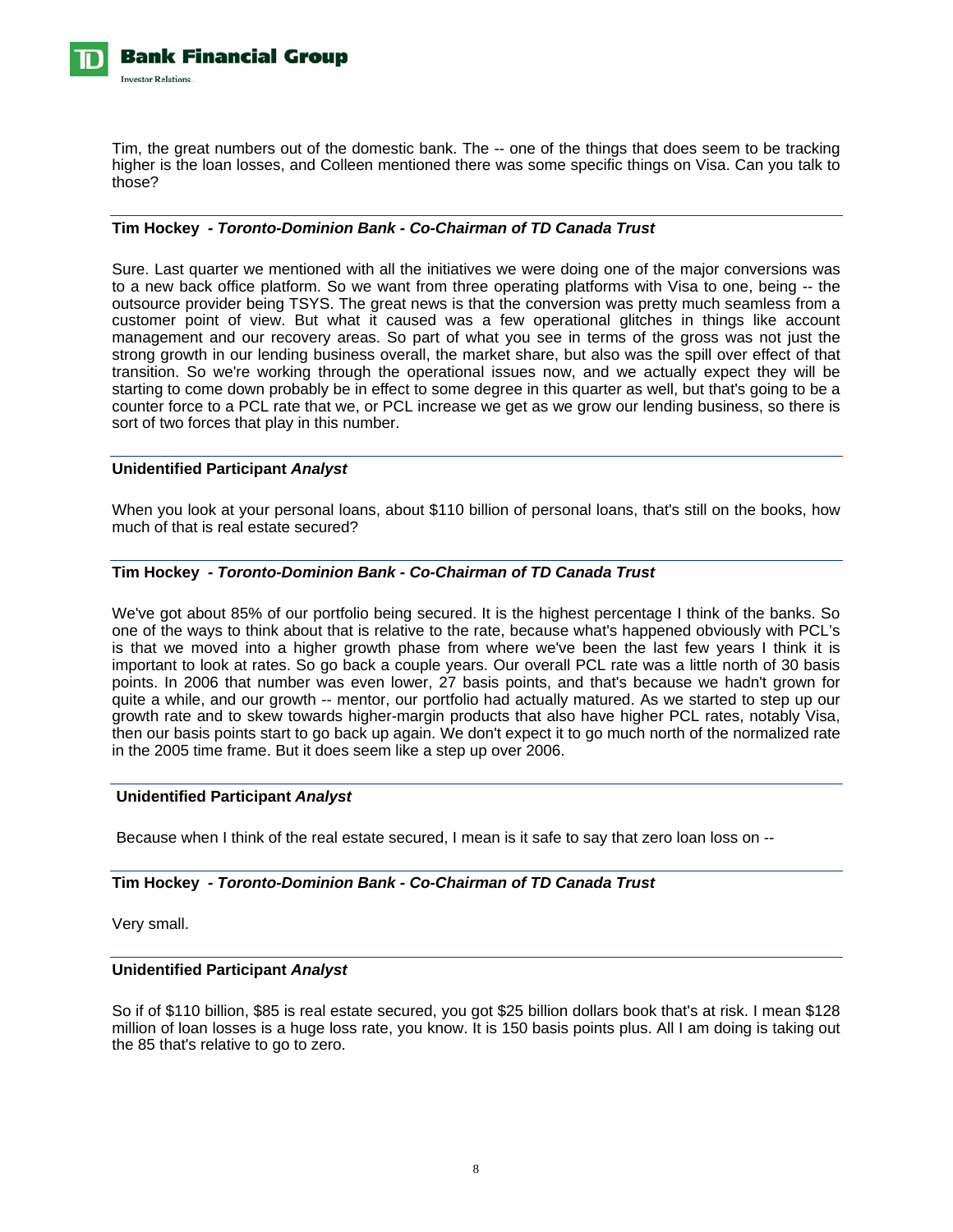

## **Tim Hockey** *- Toronto-Dominion Bank - Co-Chairman of TD Canada Trust*

Yes. And so, depending on the portfolio that you talk about credit cards, for example, you should be seeing a number north of that, 300 basis points let's say is a Canadian industry average. That's quite low compared to the U.S. for example. So it all depends on your mix of business. And as we grow our higher margin but higher loss rate business, as long as we're profitable on the face of the cohort that we're booking, we're quite happy to actually have an absolute level of PCL rate. Because you have to remember, you know, it obviously drives our revenue growth rate as well.

# **Ed Clark** *- Toronto-Dominion Bank - CEO*

Can we go to the phones?

#### **Operator**

Your next question is from Brad Smith from Blackmont Capital. Please go ahead.

## **Brad Smith** *- Blackmont Capital - Analyst*

Thank you very much. I had a couple of quick questions. The -- Just with respect to the TEB adjustment this quarter, it is up, well, it's almost double last year's quarterly rate. And I was just wondering if there was something specific that led to that? Was that client driven or did tax advantaged or preferred dividend or dividend stream investments become a lot more attractive during the quarter relative to bond interest products?

# **Tim Hockey** *- Toronto-Dominion Bank - Co-Chairman of TD Canada Trust*

Bob, do you want to comment on that?

# **Bob Dorrance** *- Toronto-Dominion Bank - Chairman and CEO of TD Securities*

Sure. I think we will just say overall that there were a number of factors that came to play in the quarter that were positive in that element of trading revenue. You know, I'd look at it overall, Brad, and say that the components of the trading revenue are quite volatile as you can see in the chart, and I would expect that that will continue. I think that the trading revenue itself, you know, in the \$1 billion to a \$1.2 billion feeling relatively confident. The make up thereof much harder forecast and also much harder to be granular about.

# **Brad Smith** *- Blackmont Capital - Analyst*

And, Bob, while I've got you there, I think this might be your area. The off-shore profitability seems to have shifted in the quarter as well as based on the shift in the effective tax rate note, and I was just wondering is that coming out of your group, Bob?

## **Bob Dorrance** *- Toronto-Dominion Bank - Chairman and CEO of TD Securities*

Why don't I have Colleen answer that.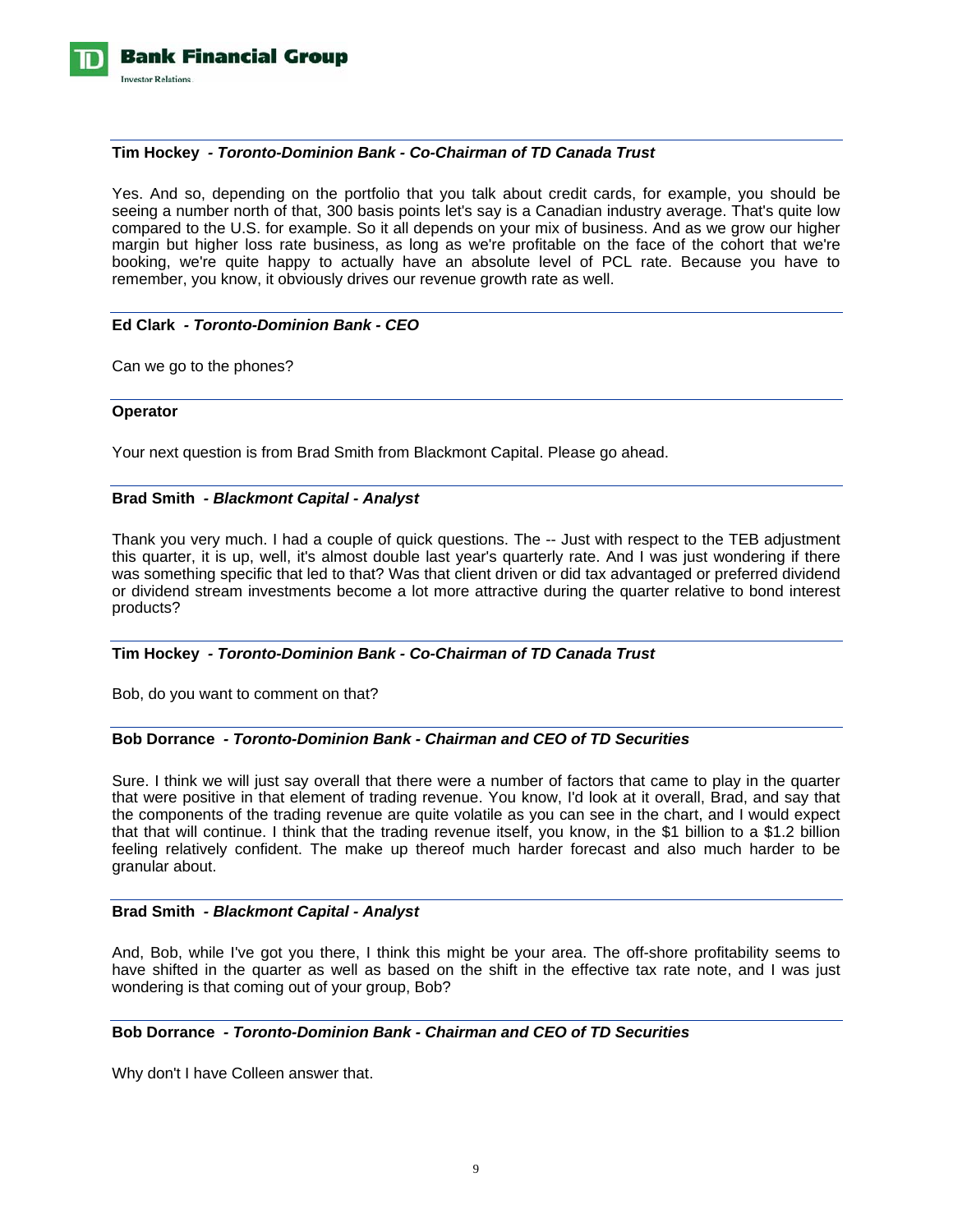

# **Colleen Johnston** *- Toronto-Dominion Bank - CFO*

Yes, Brad, that does tend to be a mix issue within TD securities depending on the booking point. So you will see that in your geographic distribution of income as well. So that was a little bit higher this quarter.

#### **Brad Smith** *- Blackmont Capital - Analyst*

Okay. Great. And then, Ed, I think you mentioned the corporate run rate \$20 to \$40 million loss. Should we be considering that with reference to the \$18 million profit in the first quarter or is that something -- is that a looking-forward sort of guidance that you're giving us? In other words, should we be adjusting for the profit in the first quarter?

#### **Ed Clark** *- Toronto-Dominion Bank - CEO*

I would be the last person in the world to tell you what you should or shouldn't be adjusting for, but I think we're saying I will give you two data points. I think looking forward we're saying the X or amount of money we earned at the center in the first quarter is all sort of ordinary income, but it is not ordinary income that we can control the timing of, and as it happened more of it came this quarter than it would have some other - it would have come some point during the year, it just happened to come into this quarter. And so we're saying when you look forward, look to the \$20 to \$40 million, but I think if you go back to my answer to Michael's question, if you look at the dividend rate that we're paying and look at, you know, the kind of numbers we're saying is the running rate for the, I think you can come to a view of what we think the area of sustainable earnings are.

#### **Brad Smith** *- Blackmont Capital - Analyst*

Terrific. Thanks so much.

#### **Operator**

Your next question comes from Andre Hardy from Merrill Lynch. Please go ahead with your question.

#### **Andre Hardy** *- Merrill Lynch - Analyst*

Thank you. Both questions are probably for Tim Hockey, and can you tell us how much these ATNC that could theoretically be at risk represent, as a percent of TD Canada Trust revenue? And also talk about expense growth, and are you still confident that that number will come down in upcoming quarters?

#### **Bob Dorrance** *- Toronto-Dominion Bank - Chairman and CEO of TD Securities*

I said here I think I'll take the ABM/ATN question. I think from our point of view this is obviously an area where there's going to be lots of discussion and debate over the, the next few weeks, or next few months and it is probably not a sensible thing in an investor forum to get into speculation about what the ATM fees are or aren't going to be or how much they're worth to us, so we prefer not to answer that question. But I will let you talk about expenses because I am always interested to hear what the answer to that question is.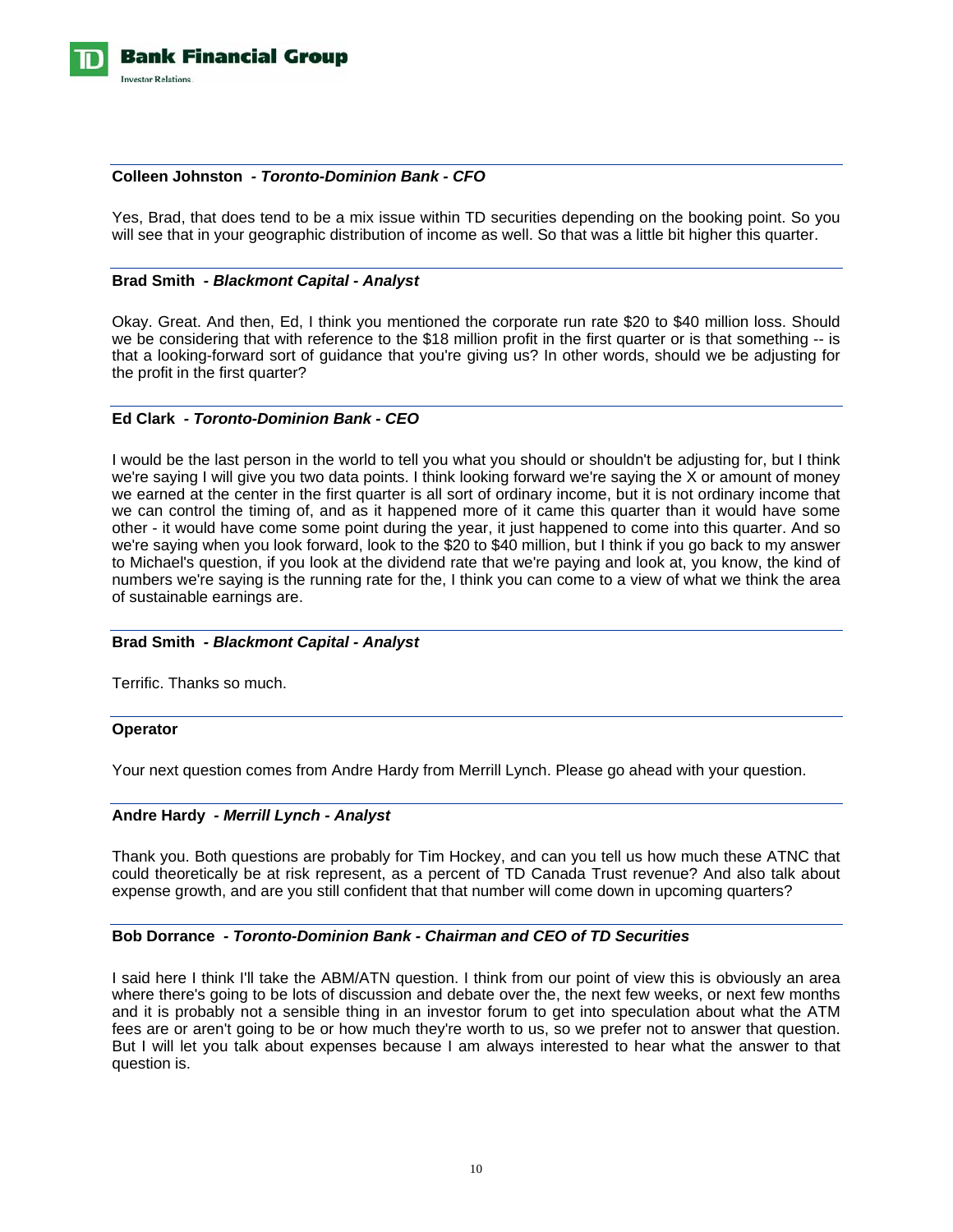

## **Tim Hockey** *- Toronto-Dominion Bank - Co-Chairman of TD Canada Trust*

Well, on the expense front I think again in the fourth quarter we told you that as we saw our revenue growth curtail then we would make sure our expense growth also curtailed, because our paradigm has been consistent to have about a 3-point gap. That 3 point gap was a little narrower last quarter, and it's, it was a little thicker this particular quarter, but our, we're right on target in that as our revenue growth dropped a little bit from last quarter, it dropped a little bit this quarter, and so therefore we brought our expenses down. We're actually quite confident, as Ed and Colleen said we have focus on initiatives to make sure that we continue to grow our expenses less than our revenue growth rate.

## **Andre Hardy** *- Merrill Lynch - Analyst*

Is that something you track quarterly or yearly?

## **Tim Hockey** *- Toronto-Dominion Bank - Co-Chairman of TD Canada Trust*

Quarterly.

**Andre Hardy** *- Merrill Lynch - Analyst* 

Okay. Thank you.

#### **Operator**

Your next question comes from Mario Mendonca from Genuity Capital Markets. Please go ahead with your question.

#### **Mario Mendonca** *- Genuity Capital Markets - Analyst*

Good afternoon. You made several references both in answers to questions and your opening comments about declining revenue growth in the second half. What specifically are you seeing, are you projecting, that would drive revenues down. Given that loan growth remained pretty solid, you're not necessarily - we're not seeing material [inaudible] compression. What specifically makes you a little bearish in that respect?

#### **Ed Clark** *- Toronto-Dominion Bank - CEO*

It is Ed here. You know, and I, to be honest, you know, you worry that you cry wolf and we tend to cry wolf probably more than other people, and so there is a risk we're being too conservative here. I guess in terms, though, of running an institution from our point of view, I would rather get this wrong it and turns out the economy keeps on rolling as stronger than to get it wrong that I bet on it keeping on rolling stronger and turned out that it didn't. And so I think what we're saying is, you know, you look at the U.S. economy, you look at the role and effects on Canada particularly, you know, in Ontario and Quebec, but we're heavily concentrated in Ontario, and you say -- and you look at, you know, it is not as if TDC has had one good quarter. TDC has been - TDCT has had year after year of pretty spectacular performance here, and with very, very strong revenue growth, and I think what we're saying internally and that's all really what we're saying externally is what I'm saying internally is, you know, start to prepare that you're not going to be able to continue to have 11% revenue growth forever. And since we live in a strict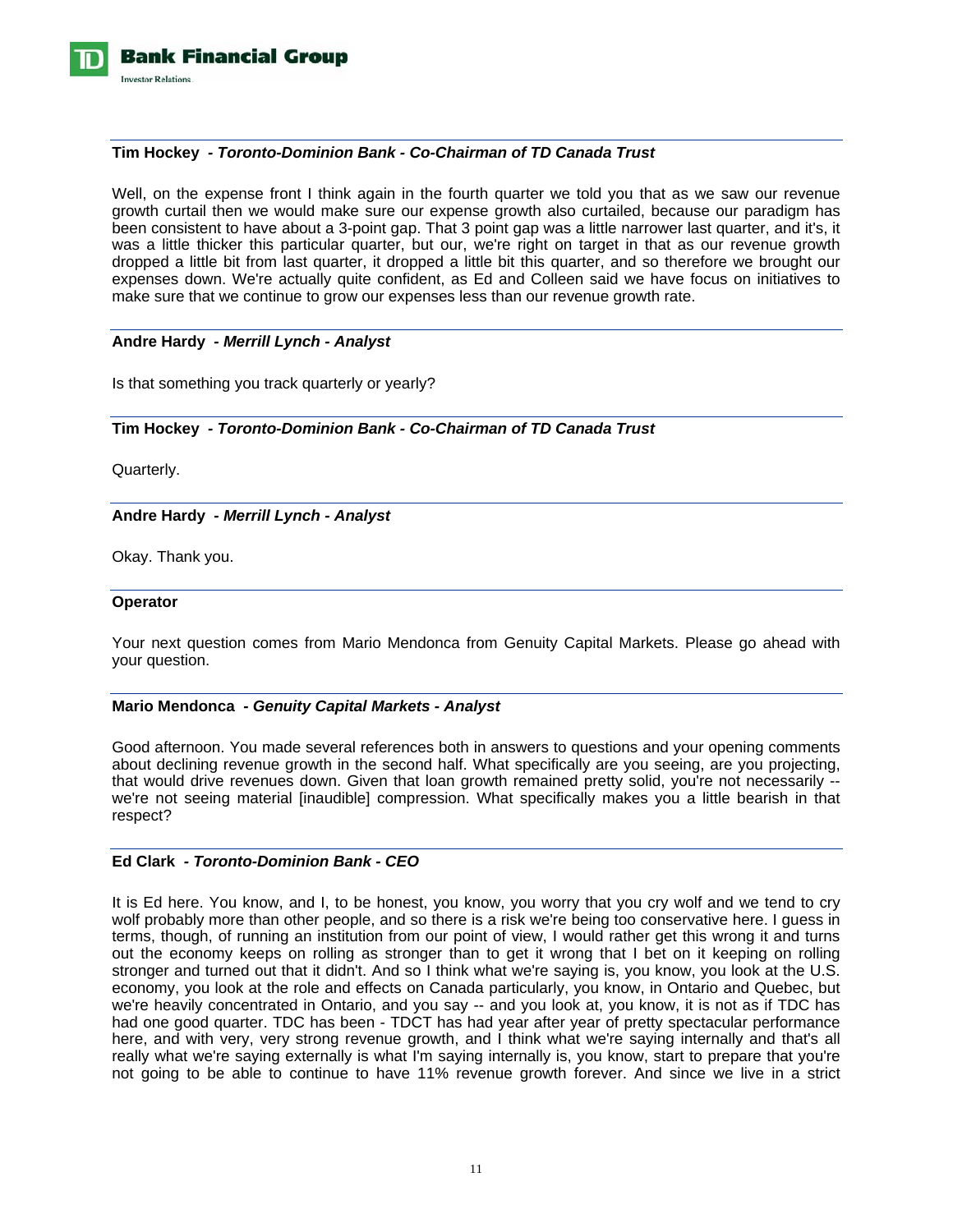

paradigm that expenses have to grow less than revenue, then start to, you know, gently touch the brake to say how do you get the expense growth to slow down without, and I think we equally emphasize this, without stopping the investments in building new branches and is adding client facing people and billing out the infrastructure you need to out perform, and so that's really what we're seeing. But it could be, I mean, I have to admit to being amazed how strong the economy stays with all of the body blows that it's taken, so I could be wrong, but I prefer to be wrong on that way than wrong in the other way.

# **Mario Mendonca** *- Genuity Capital Markets - Analyst*

So if it is the economy and you referred to that now as well, the economy you must be talking about things like loan growth, then, presumably? That would be one area where -- or is there more?

## **Ed Clark** *- Toronto-Dominion Bank - CEO*

Tim is going to help me out here. He doesn't think I answered it right, so he's going to help me out here.

## **Tim Hockey** *- Toronto-Dominion Bank - Co-Chairman of TD Canada Trust*

There is one additional item which is, when we talk about revenue growth rate, we've had the benefit that we closed our VFC purchase in the third quarter of last year, so as a result and in the third quarter of this year, for example, our absolute margin will be less. We won't get the benefit of the VFC bump year-overyear. That will just have worked its way through the system. So that will actually drive our revenue percentage growth rate down just mathematically.

#### **Mario Mendonca** *- Genuity Capital Markets - Analyst*

Mike, appreciate it. So VFC is part of this story of declining revenue growth. Now, assuming let's take like a positive perspective here. If you're touching the brake on expense growth, and revenue growth sort of continues unabated, does just that fall to the bottom line or does TD have enough of a gauge on things that you can crank up the expense growth again for future initiatives?

# **Tim Hockey** *- Toronto-Dominion Bank - Co-Chairman of TD Canada Trust*

We like to think that we have a scalpel on this. I would say it might be an axe. And so what that means is that as you see revenue growth continue to be strong, we would like to see out as far as we possibly can, but the collective decision we make is that the revenue continues to be strong, we'll try to continue to up our spend on initiatives that grow out what customers care about, and so we'll try to keep as consistently aligned with that 3% operational leverage paradigm that we've talked about for years now.

#### **Mario Mendonca** *- Genuity Capital Markets - Analyst*

And on the Banknorth we see that you're obviously giving us some idea here that a restructuring charge is coming. We see the number of employees was down from 8, 9, '07 to 8,672? Now, you've also referred 5% to 8% reduction in operating costs. Could you just talk about when that plays out and what base are you using when you refer to 5% to 8% reduction? What NIE base are you talking about?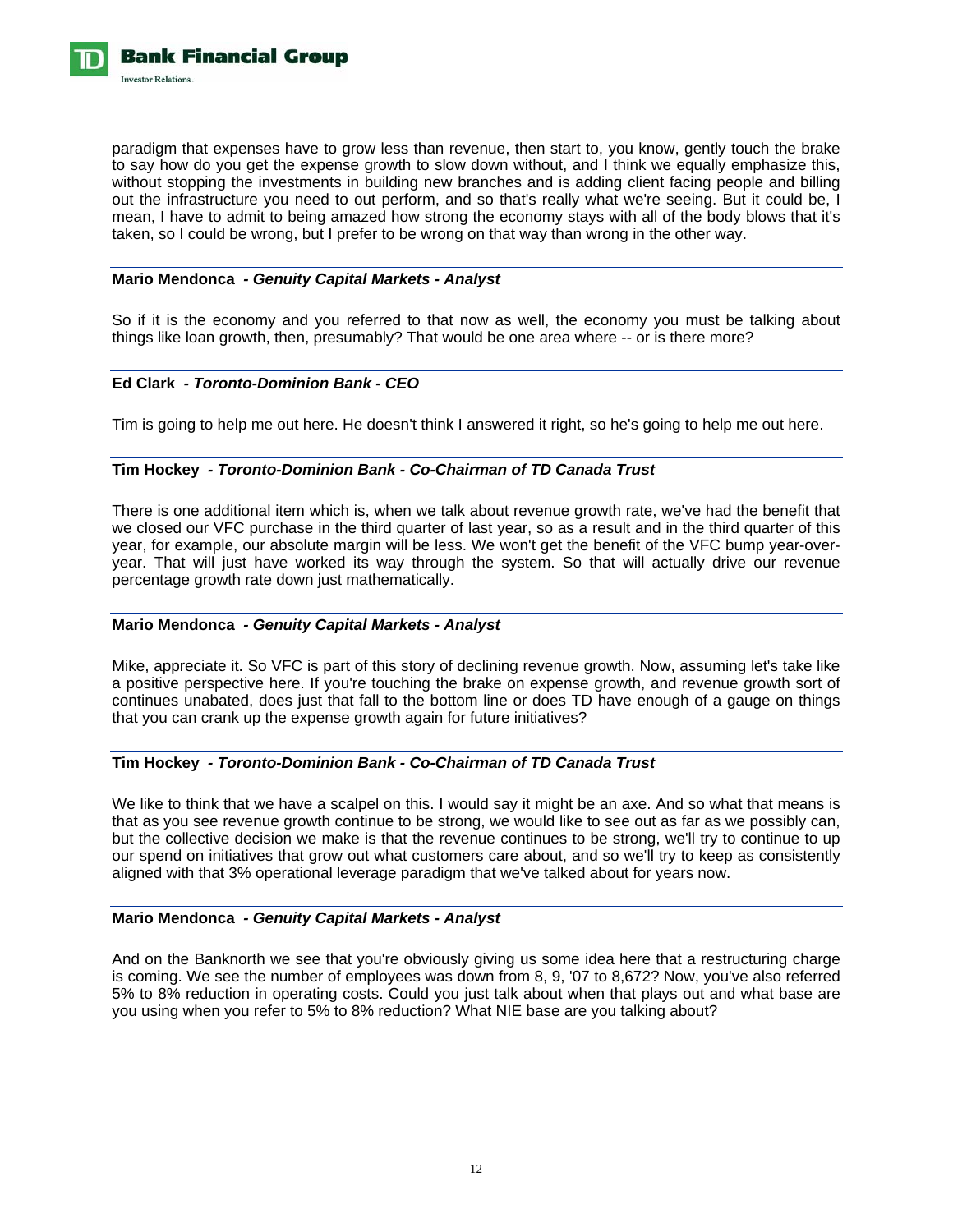

#### **Ed Clark** *- Toronto-Dominion Bank - CEO*

I think we're taking -- you can take the running base with all in probably I'd exclude interchange. But if you take the running base in the last few quarters, Banknorth is just -- I think that's what last year I think that's what I would take as my running base. I think these things don't all as you know they don't come all in a single day, so we'll be rolling this out, and I think there it's emphasized that unfortunately this is not all just additive to the results, but they have to do a number of these things in order to deliver the business plan which is flattish earnings, and so I don't think you're going to see a spectacular turnaround in Banknorth's earnings here in the short run.

And I think as we're also signaling to you, we are concerned by the rise in the NPA's, and so I think that represents another negative on the Banknorth performance. On the other hand, I would be remiss if I didn't say that in terms of our mood as to, you know, is this going to turn out to be a good bet or a bad bet, our mood is extremely positive and Bharat's mood is extremely positive. I think that he's been touring the organization and trying to meet as many of the employees, and he has literally met thousands of the employees now. I think they're enthusiastically embracing the things that have to get done to make Banknorth a better competitor, and for us to earn a better return on our investment in it. And to deal not only with the short-term issues that you're facing in banking but how you have to position the institution to be a high performing institution. And he continues to be impressed by the actual core operational skills that can be mobilized to that end. So I would say in terms of how we're feeling, we're feeling like it does look like a tough short-term environment, and we're feeling -- but on the other hand we're feeling quite up, that this, despite everyone's worried about this investment, we're going to turn out this will have been the right move and a good investment and will be a performing asset.

## **Mario Mendonca** *- Genuity Capital Markets - Analyst*

And just to make sure I don't mischaracterize you, you say the 5% to 8% reduction operating costs, that's mostly just to sort of stand still, keep things where they are now in terms of earnings?

#### **Ed Clark** *- Toronto-Dominion Bank - CEO*

I would hope that some of it would be additive, but I wouldn't -- your assumption is probably a better assumption than the opposite, and so I think that start with there and hope that we don't -- that we actually get some of it additive. But I think just a lot of this has to be done in order to deal with the environment that we're facing.

#### **Mario Mendonca** *- Genuity Capital Markets - Analyst*

Thanks very much.

#### **Operator**

Your next question comes from Shannon Cowherd from Citigroup. Please go ahead with your question.

#### **Shannon Cowherd** *- Citigroup - Analyst*

Hi. Understanding that you're on hold with acquisitions in the U.S., what indicators should we look for to know when the bank might be interested again? And then I have a quick little follow-up for Colleen. I know you said that you would explain more in detail about the ACG 13, the accounting change. But just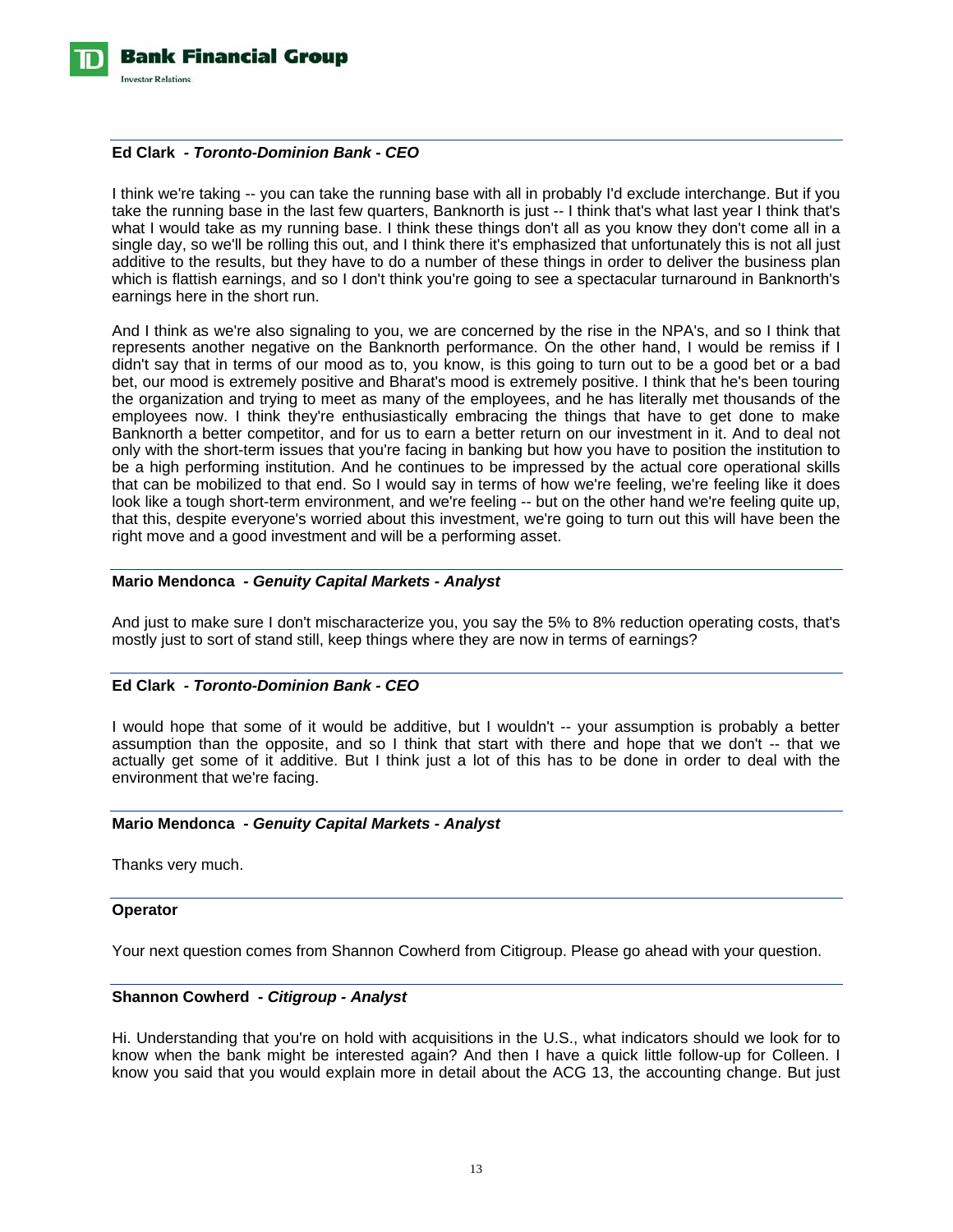

quickly, the change in fair value for CDS that you reported as an adjustment for this quarter, should I expect that that sort of a change would not happen go forward? Meaning there were only two adjustments this quarter, the amortization of intangibles and the effectively ACG 13 go forward we should just only see the change for the amortization of intangibles?

## **Colleen Johnston** *- Toronto-Dominion Bank - CFO*

No. So you can expect that item. So the ACG 13 adjustment has now been re-characterized with new language because ACG 13 doesn't really exist any more. Because it's really been replaced by the new financial instrument standards. So we looked then at items of note to say, should this be a continuing item or not, and concluded a couple of things. We continue to feel that we would like to -- in some respects highlight a strategy which is somewhat different for us in terms of managing the risk in our corporate lending portfolio, and protecting some of those exposures, and as well there is really an asymmetry in term of the fact that the corporate loans are on an accrual basis versus the mark-to-market on the credit protection. So that will continue to be an item of note going forward. We have just renamed it in effect.

## **Shannon Cowherd** *- Citigroup - Analyst*

Okay. And the acquisition piece?

# **Ed Clark** *- Toronto-Dominion Bank - CEO*

On the acquisition front, you know, I think what we're seeing is our preference is for 2007 to be a year where we work through how to improve this business model, that we do believe that the flat yield curve in the United States has had more implications than just that you have a flat yield curve or you don't have a carry trade, because frankly for us that's not a big deal. We've always had a flat yield curve as far as we're concerned, because we don't play the carry trade. But the flat yield curve has changed the business mix and had implications for where customers now want to move their money and the kind of product set that you have to have in order to capture your share of the wallet and make money in that environment, and so I think there is things that have to be done to widen out the product set in Banknorth, and as I've said on other occasions, I think there is lots of things getting done to improve the sales and service environment, to get better measurement tools, to optimize the brand system. There is a number of things we think we can do to make this a better performing asset. And in general it is hard to do those things and do acquisitions at the same time, and that there is real competition for the psychic energy space in an organization trying to do the two simultaneously, so our preference is, has been, to have a pause.

The good news has been what has been bad news is that the asking price for assets in the United States that we're interested in hasn't adjusted to what we think is the underlying earnings potential of those assets, and so we're uninterested in those assets at the price that people want to achieve for those assets. I have always said that, you know, that the strategic dilemma we would face is someone came along and said I will actually offer to you a price that does make business sense to you. Then, and we would genuinely be on dilemma as to do you pass on a target that would be interesting to you just because you don't want to interrupt the changes -- the operational changes you're trying to make in TD Banknorth. As I say thankfully, that turns out not to be a dilemma that I have been faced with, and I suspect for a while given the prices that we see in the odd transactions that are done across the United States, is that sellers remain convinced that, there, someone will come along and pay these prices. And so as long as that's the case, then I don't think we're interested. But we remain actively -- we actively talk to all the target institutions that would fit into our space. We're in constant dialog with them. So we're in the game in the tension of being involved in it. It is just I don't think for the moment we see in this year much of an opportunity.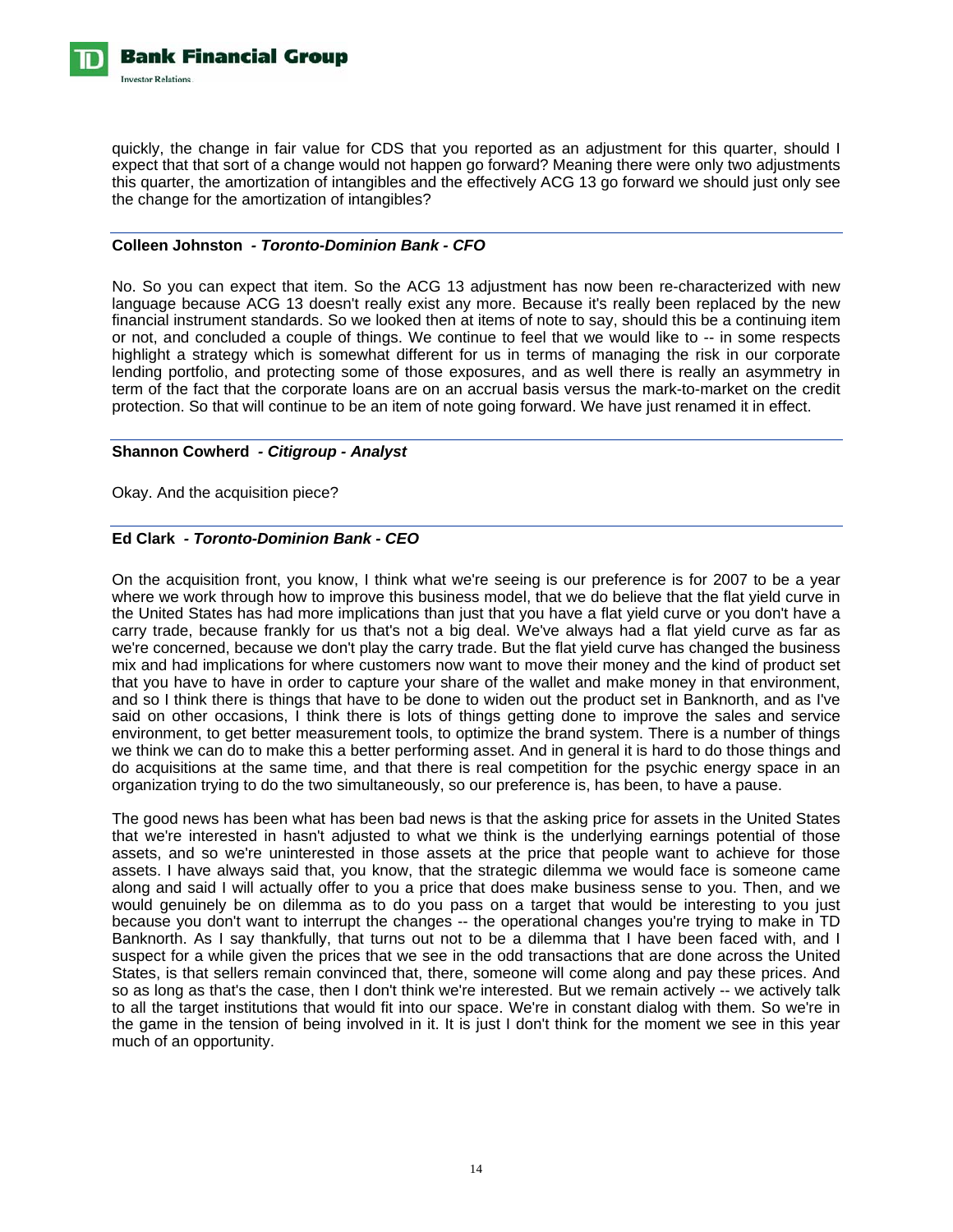

# **Shannon Cowherd** *- Citigroup - Analyst*

Thank you.

## **Operator**

Your next question comes from Jim Bantis from Credit Suisse. Please go ahead with your question.

# **Jim Bantis** *- Credit Suisse - Analyst*

Thank you. You've been suggesting that the insurance revenue would plateau because of obviously the operations has grown to a sizable market share, but this quarter there was a significant pickup quarter over quarter, and I wondered if maybe Bernie can chat about some of the reasons for that, whether it is product related or volumes related, and also I wanted to just flesh out a little bit about the 100 and some odd, 130 brokers or UIA's that looking to add in 2007? Just within the past couple weeks a independent broker that had reasonable sized distribution was sold, and I am just wondering if there is still any opportunities for acquisitions of distribution? I do recognize that whether these independents actually want to be sold to a bank is a different issue, but is there any opportunities to pick up brokers on the acquisition side as well? Sorry, I'll let you know, I am not hearing a thing to be honest.

## **Operator**

Ladies and gentlemen, please stand by.

# **Ed Clark** *- Toronto-Dominion Bank - CEO*

That's a good way to get rid of a tough question.

#### **Jim Bantis** *- Credit Suisse - Analyst*

I didn't think it was that tough. [crosstalk]

# **Bernie Dorval** *- Toronto-Dominion Bank - Co-Chair of TD Canada Trust*

Can you hear me now?

#### **Jim Bantis** *- Credit Suisse - Analyst*

I think we all can.

#### **Bernie Dorval** *- Toronto-Dominion Bank - Co-Chair of TD Canada Trust*

Okay. So as I was saying, there is a little bit of noise in that, in the number for entrance revenue, I guess you're referring to line 10, page 11 of the supplemental exhibit. Noise is coming from \$9 million of reserve discounting gain that parallels the fair value accounting option loss that is in the other income, and that's just a result of the change, similar change that what Colleen was referring to that I would be happy to take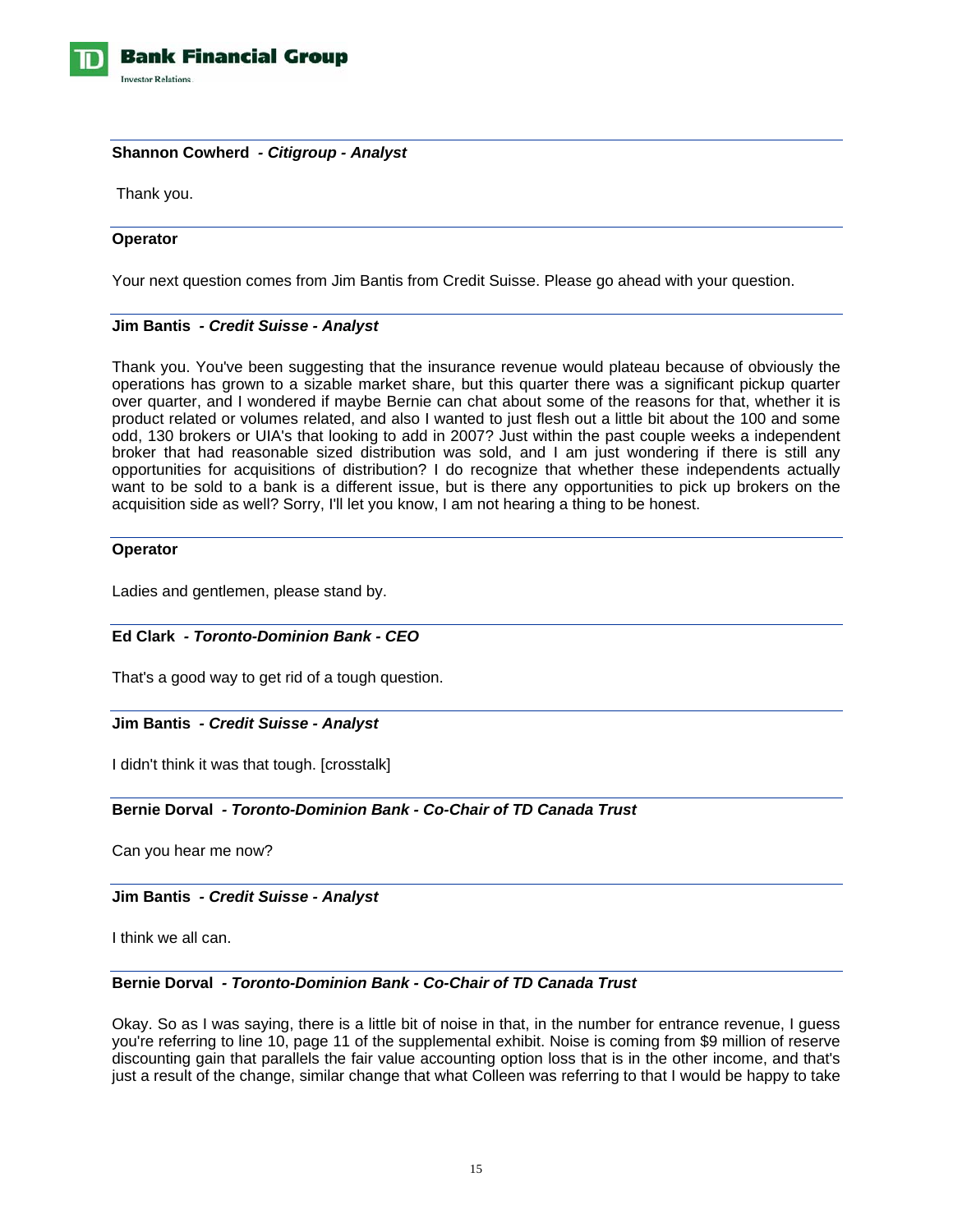

you through outside of this meeting. That being said, the entrance revenue grew quite robustly over both last year, about 10% and 14% over the last quarter. As I've told you before, although we're seeing and we've been predicting and we're seeing our P&C our home and auto insurance revenue growth slow down. We're now getting the benefits of our investments on the life insurance and reinsurance side of the business who has been having some very good results this quarter. A little bit of seasonal fluctuation in that, both in terms of the last quarter was a little bit lower and this quarter is a little bit high, but other than that, still quite robust revenue growth from the insurance business. Now primarily driven from our life insurance and reinsurance business. Was your second question [crosstalk]

# **Bill Hatanaka** *- Toronto-Dominion Bank - Chariman and CEO of TD Waterhouse*

Jim, it is Bill speaking. Can you hear me okay?

#### **Jim Bantis** *- Credit Suisse - Analyst*

I certainly can.

# **Bill Hatanaka** *- Toronto-Dominion Bank - Chariman and CEO of TD Waterhouse*

Okay. Just to clarify our goal of adding 130 net new client facing advisors breaks down into 65 net new financial planners and another 65 net new investment advisors, so that's been our goal over the last three years. We've been successful in achieving that goal over the last couple of years, and I think we'll be successful again this year, so that's -- our goal is split between the two client facing advisory groups.

With regard to acquisitions, I would say it is probably not appropriate for me it comment on someone else's M&A activity, but what I can say is that we're very much committed to our organic growth strategy within TD Waterhouse. We think that there continue to be excellent opportunities to grow our client-facing advisory groups through basically hiring of high quality men and women who are successful in other fields, and training them as new advisors and new planners and also pulling in our fair share of high quality competitive recruits from other organizations. So at this particular time we're very committed to organic growth strategy. I wouldn't comment on opportunities going forward, but in any of our businesses I think our platform is in good shape right now and any time we see an opportunity that would be on strategy, shareholder friendly, and wouldn't disrupt our operating methodology, I think we would be willing to have a look.

#### **Jim Bantis** *- Credit Suisse - Analyst*

Got it. Thank you both.

# **Operator**

Your next question comes from Brad Smith from Blackmont Capital. Please go ahead with your question.

#### **Brad Smith** *- Blackmont Capital - Analyst*

Yes, thanks very much. Ed, I just wanted to follow up. You were talking about the U.S. carry trade and just reiterating the fact that your organization doesn't follow that. I am just curious, you know, with the flat yield curve in the U.S., I guess competitively you're on a similar plain with the carry trade participants down there. When the curve starts to resume its upward slope, does that not put your organization at a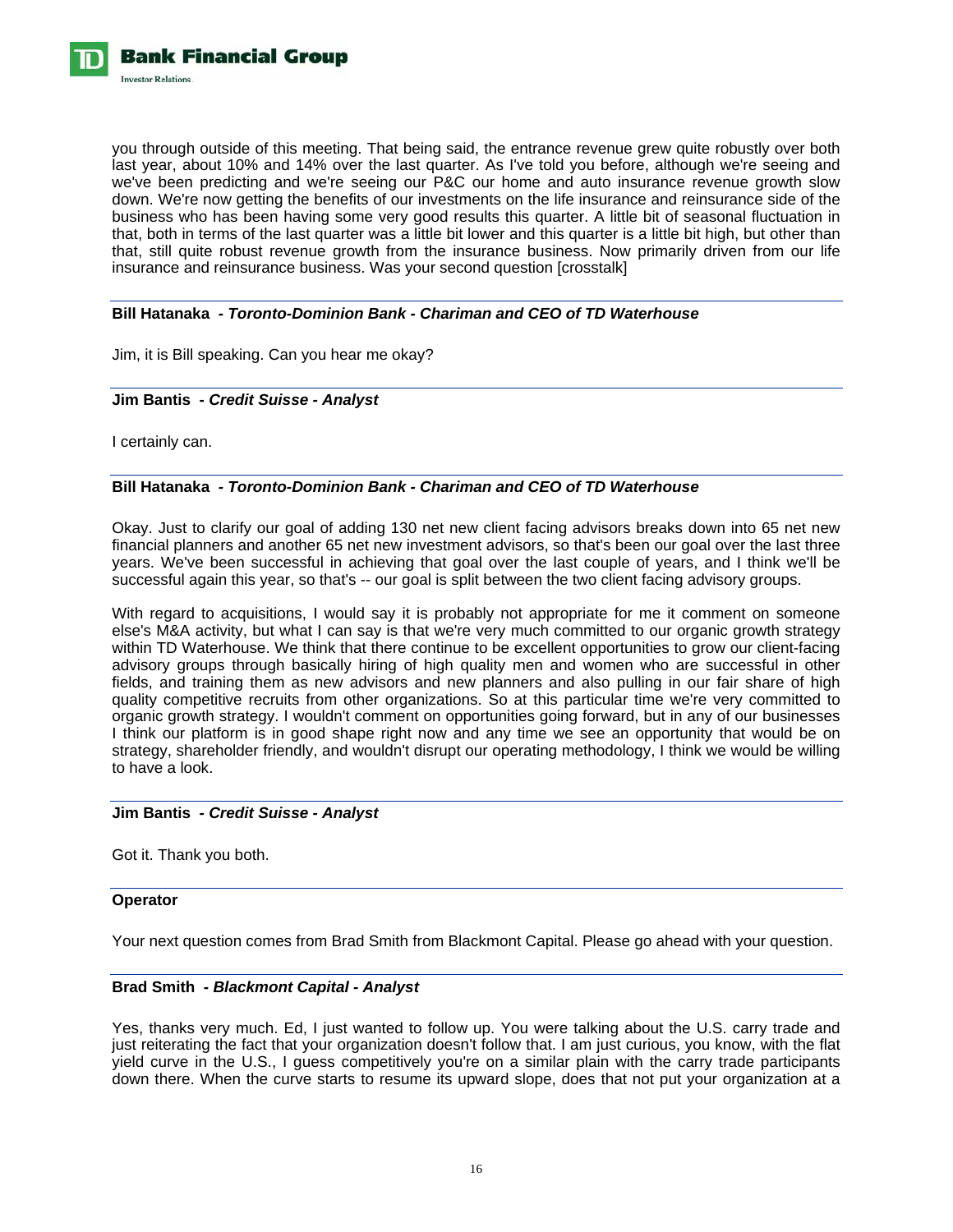

competitive disadvantage if that upward slope is used to fuel competition on both the deposit and the lending side? And how do you plan to deal with that?

# **Ed Clark** *- Toronto-Dominion Bank - CEO*

Well, I will probably deal with it when I get there as opposed to before I get there. But I would say within Canada I am not sure that all the Canadian banks historically have hedged to the same extent for us, and I wouldn't say when you look at our results over the last three or four years, when two or three years ago you certainly had very good conditions for that trade. I think we did all right. I have a -- I guess we have a philosophical view that says it is very important that your operational people really understand whether they're making money in the real senses, and that we force them to look at economic profit adjusted for all the costs, including the capital costs and the capital costs reflects the risk costs, and we think one of the reasons why we get this repetitive good performance is that we don't let operators ride on things like the carry trade. They have got to make real money for the shareholders, and so if I want to play interest rate games, I have got a securities dealer that knows a lot more about interest rates trading strategies than what I will do in my retail business and I like to keep those two things well separated and I think you get better long-term results from that.

# **Brad Smith** *- Blackmont Capital - Analyst*

I guess from your comments by extension you believe you can carry that same philosophy through the U.S. expansion?

# **Ed Clark** *- Toronto-Dominion Bank - CEO*

You know, as you can tell in my answer, I -- that would be my going-in position, but I am a person that is terrified of ideologues, and find that in the end I am just a business person. And so if it turns out that's not true, and if there is some implication for the kind of product set that you have, as I said earlier, I think one of our learning's is clearly the product set you need to have in a flat yield curve turns out to be different than in a steep yield curve, and it could turn out that I am wrong on that, but you know, and if it is I will probably then adjust, but for the moment that would be my going-in proposition, yes.

#### **Brad Smith** *- Blackmont Capital - Analyst*

Okay. Thanks. That's very helpful.

# **Ed Clark** *- Toronto-Dominion Bank - CEO*

To the floor again, Michael, and then Ian?

# **Michael Goldberg – Desjardins – Analyst**

Okay. Thanks. I want to make sure I am interpreting something correctly. You started the quarter with 618 offices in the United States. Added 30 with Interchange and ended at 613. Did you actually close 35 offices in the U.S. during the quarter? Are there more offices to close?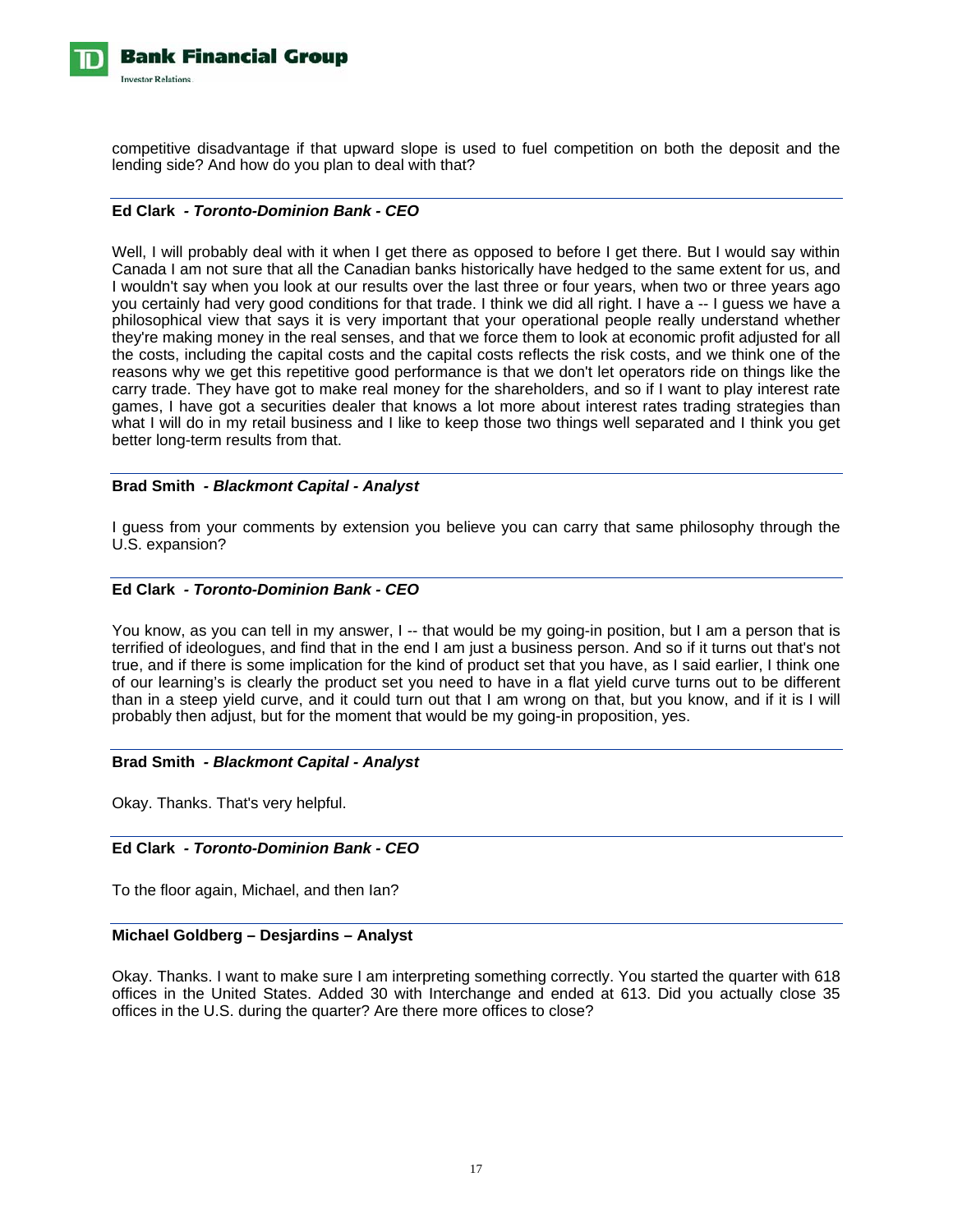

#### **Ed Clark** *- Toronto-Dominion Bank - CEO*

Why don't we come back to it. Because I don't know where that also picks -- it doesn't pick up any of the Ameritrade offices, I guess.

# **Colleen Johnston** *- Toronto-Dominion Bank - CFO*

So, we really don't make all the adjustments for interchange at this point. We are still reflecting most things on the, on the one-month lag. But we certainly have adjusted for the balances as of January 31 in our balance sheet as well as in our --

## **Michael Goldberg – Desjardins – Analyst**

The 16 doesn't include anything.

## **Colleen Johnston** *- Toronto-Dominion Bank - CFO*

Correct.

# **Michael Goldberg – Desjardins – Analyst**

Even though there hasn't, you know, you are not showing any numbers including Interchange, can you comment on how the early stage the integration has actually gone with Interchange and the market response to, you know, to Interchange becoming a Banknorth?

# **Ed Clark** *- Toronto-Dominion Bank - CEO*

All, Interchange went extremely smoothly. So, this is a definitely a skill set that Banknorth has is how to pull these off, and so the conversion went very, very well and had no customer disruption, and we instantly got, are now in a position to get the economies out of there that we originally forecasted, so it continues and obviously it's made a significant difference in our present in Bergen County. I can't tell you that's already translated into anything that would be, you know, that would be to hope too much, but it is definitely we're quite pleased with the acquisition. Ian?

#### *Ian DeVerteuil – BMO Nesbitt – Analyst*

Follow-on from Michael's earlier question on the dividend increase. I think you perceive your dividend as driven by the earnings, so as earnings grow you [inaudible] in line with that. The buyback has been something you did a fair big chunk of it in Q4, did none this quarter. Can you talk to me about the buyback? Do you see buyback as one-time going into adjust tier 1 that may be too high, or is it really sort of a process of normally buying back a certain number of shares?

# **Ed Clark** *- Toronto-Dominion Bank - CEO*

Yes. We indicated that we've asked filed for five million share buyback this year. I thought we indicated publicly when we announced the TD Banknorth privatization that while our original thinking might have been to do that immediately, the prudent thing is to get that behind us, and to watch the growth and risk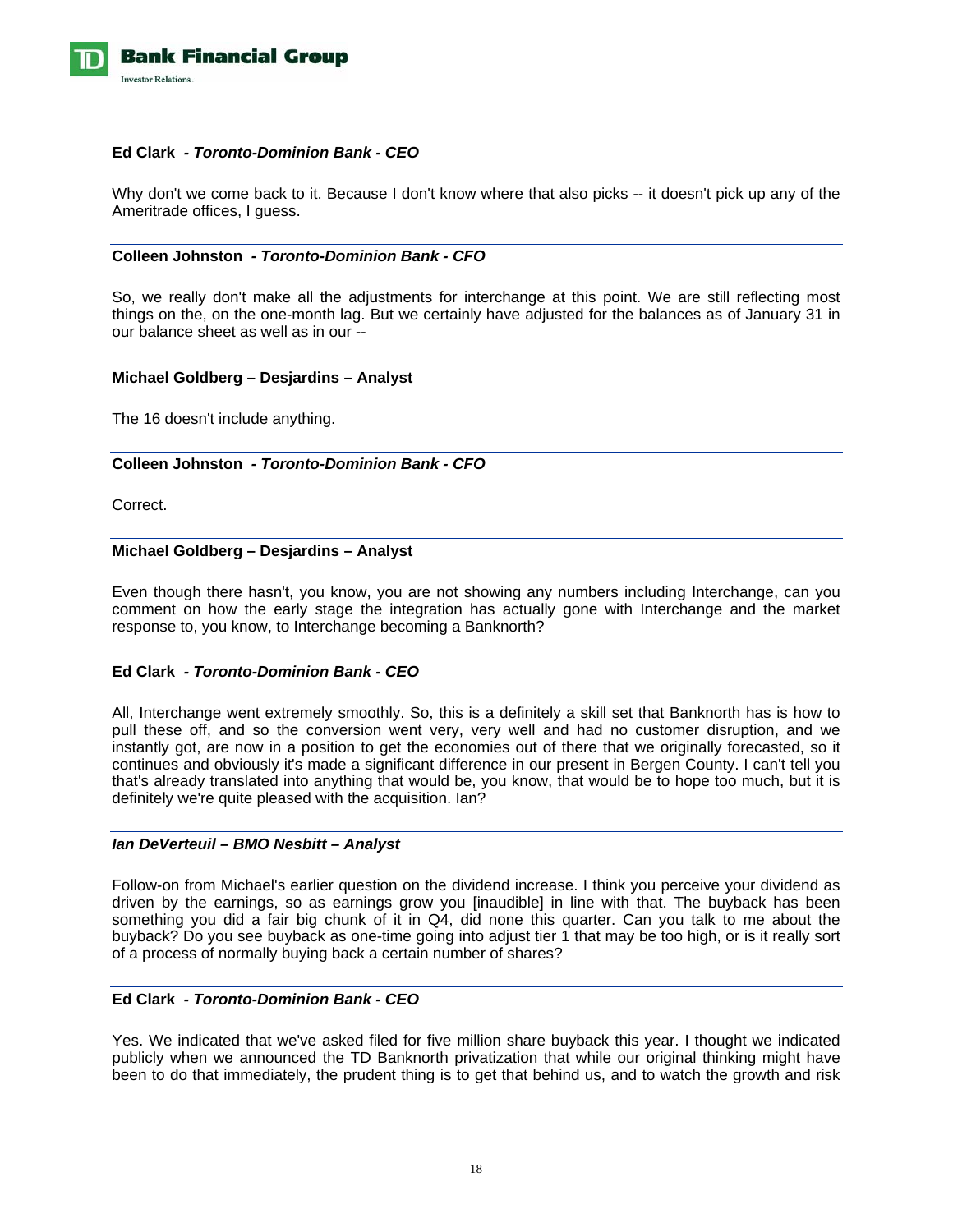

rated assets and see that in the latter half of year rather than the former half of the year. I understand from a pure economic point of view I like to get the thing done as fast as I can, buy the shares cheap, but I think the prudent capital management thing is to, as we rebuild up our capital base to then proceed with that, and that number is basically targeted, you know, as a guesstimate on our part of what the option exercise dilution is, plus even though we turned our drip to zero, there is still a little that comes through as people do reinvest, and so we try to offset that to prevent growth in the diluted share basis.

# **Unidentified Participant** *Analyst*

Thank you. It is a question for Ed. Usually when you highlight something to us, you typically as a concern, it usually really is a concern. I am just trying to gauge or maybe understand the possible impact of the rising NPA's at Banknorth. There is a lot of concern in the U.S. that the roll over of the consumer subprime credits, can you give us an idea of the possible impact here for Banknorth?

## **Ed Clark** *- Toronto-Dominion Bank - CEO*

I think Banknorth isn't in any direct sense impacted by the subprime business because it is not a business they're in. As you know they moved out a number of years ago, and so we're not into the residential mortgage business. The residential mortgage business per se they're laying it off onto people taking the principal risk. The core risk that remains in Banknorth is that particularly in Hudson United, less and really not at all in Banknorth but in Hudson United there was construction lending and so I think that's if there is an area of concern, it is the roll-on effect of the subprime lending reducing housing prices, creating greater housing inventory, the roll-on effect in to those doing construction lending.

I think the feeling within Banknorth is that all the people that we've lent money to that were quite secure and were like our positions, I think Barry and I and Mark Chauvin would probably all say unfortunately we're too old. We've lived through these downturns before. At the end of the day when you start to have them even though you think you're, when you make the loan you're in really, really great shape, you end up somehow taking some pain in this. I think this is an area that we're on top of, but we don't see it as a looming crisis.

We're just being honest with you as we always are and say, obviously NPA's were up last quarter and we see them and we don't believe they peaked I think is the language that Bharat's used. And so there is that you have to recognize that that's the risk, and there is always a risk that the knock-on effects of the subprime lending area in the U.S. turns out to be greater than people are now forecasting. I think today people are fairly benign, have a fairly benign outlook for it. Again, that could turn out to be wrong. If it is, then there will obviously be an impact on Banknorth, but not one that we're seeing today.

# **Unidentified Participant** *Analyst*

So if I may just follow up on that, I imagine that you're also curtailing lending in this area?

# **Ed Clark** *- Toronto-Dominion Bank - CEO*

Sorry?

#### **Unidentified Participant** *Analyst*

You're also curtailing lending I suppose in this area, or is that not being impacted? Do you think loan growth will get severely pulled back here?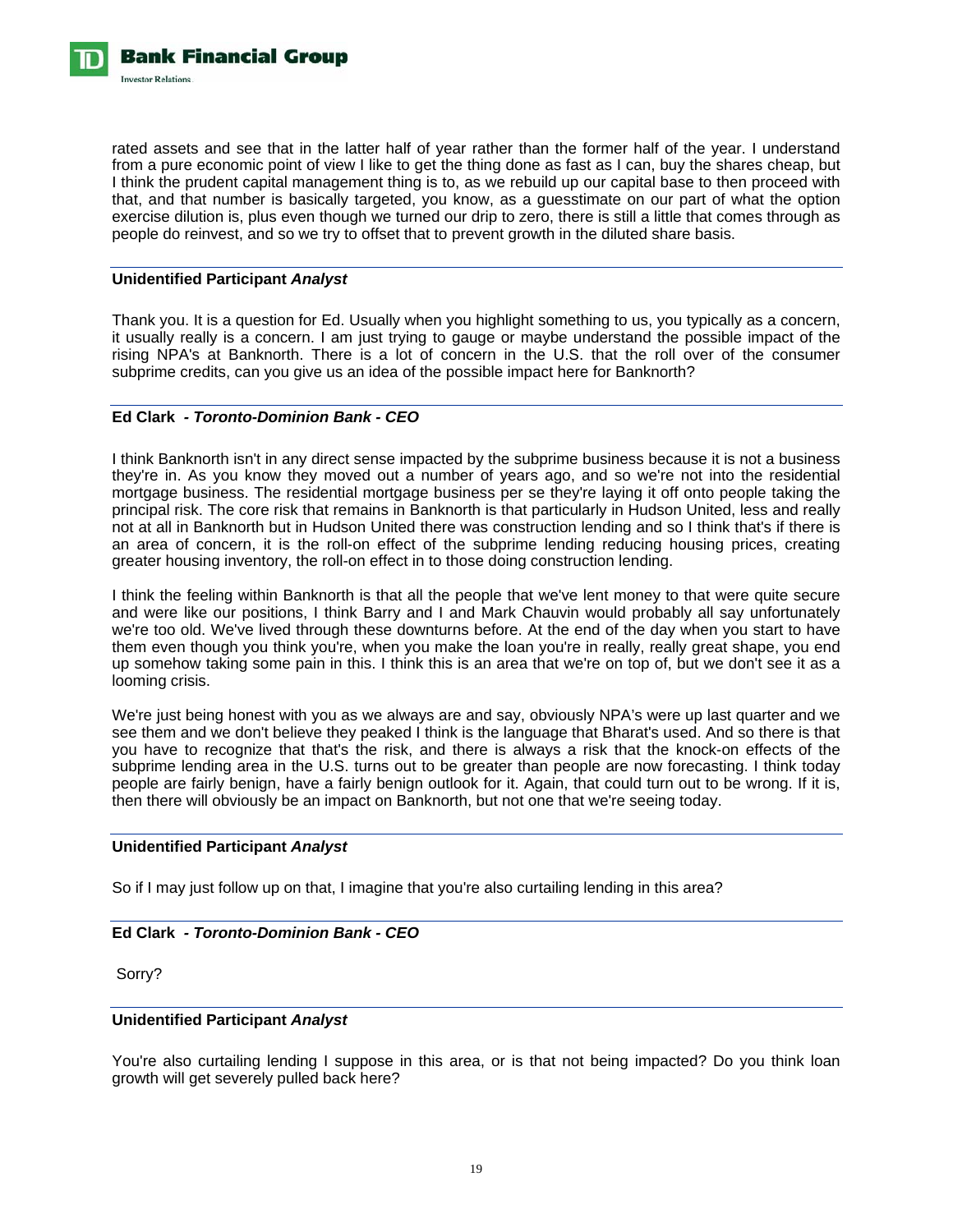

# **Ed Clark** *- Toronto-Dominion Bank - CEO*

I think we're seeing some slowdown in lending, but I don't think it is not that us -- we probably would have curtailed lending in any respect relative to the size of the construction loans lending that Hudson United has. As I say, that Banknorth wasn't doing that, and so we would trim that type of lending in any case. I think the slowdown we definitely forecast at Banknorth today would be that loan growth wouldn't be as robust as it has been in previous years, but I think there are other factors driving that. More importantly is the general economy, not us sitting there slamming on brakes.

#### **Unidentified Participant** *Analyst*

Okay. And if I may, one final follow-up for Tim. Can you give us a little more flavor of when you say you have an axe, what exactly are we looking at on the expense side should revenues markedly slow? Is this a branch possibility that you slow down the branch expansions? Can you give us just an idea what it is that you would be cutting back?

## **Tim Hockey** *- Toronto-Dominion Bank - Co-Chairman of TD Canada Trust*

I would say the branch expansions would be about the last thing we would slow down. Our paradigm again is pretty simple in terms of the gap, but the subsequent follow-on decision is you slow down what your customer cares about the most last, and so that means you cut projects that might have research projects for something we might do. You start taking out non-customer-facing units. For example, one of the things we talked about last quarter was the closure of a back office. We're constantly looking to optimize our expenses that don't impact the customer, and so that's the approach we take, we always have a list of project to undertake. And as we see revenue slows, we start to engage those projects that will take the expenses out. It's just we're too big an organization to so finely articulate it that it is exactly 3% every single quarter. We've just been pretty much averaging that over multiple quarters now.

#### **Unidentified Participant** *Analyst*

Thanks.

**Ed Clark** *- Toronto-Dominion Bank - CEO* 

Michael?

#### **Michael Goldberg – Desjardins – Analyst**

You've been booking Banknorth's income on a one-month lag basis. Once the privatization closes, are we going to have a period where you have a four-month quarter for Banknorth?

# **Colleen Johnston** *- Toronto-Dominion Bank - CFO*

Some recent guidance, accounting guidance in the United States requires to you take in that instance where you have the catch-up to actually take that adjustment to retained earnings, not to P&L. So we're still -- we're still looking at the alignment whether we go coterminus in what we do with TD Banknorth year